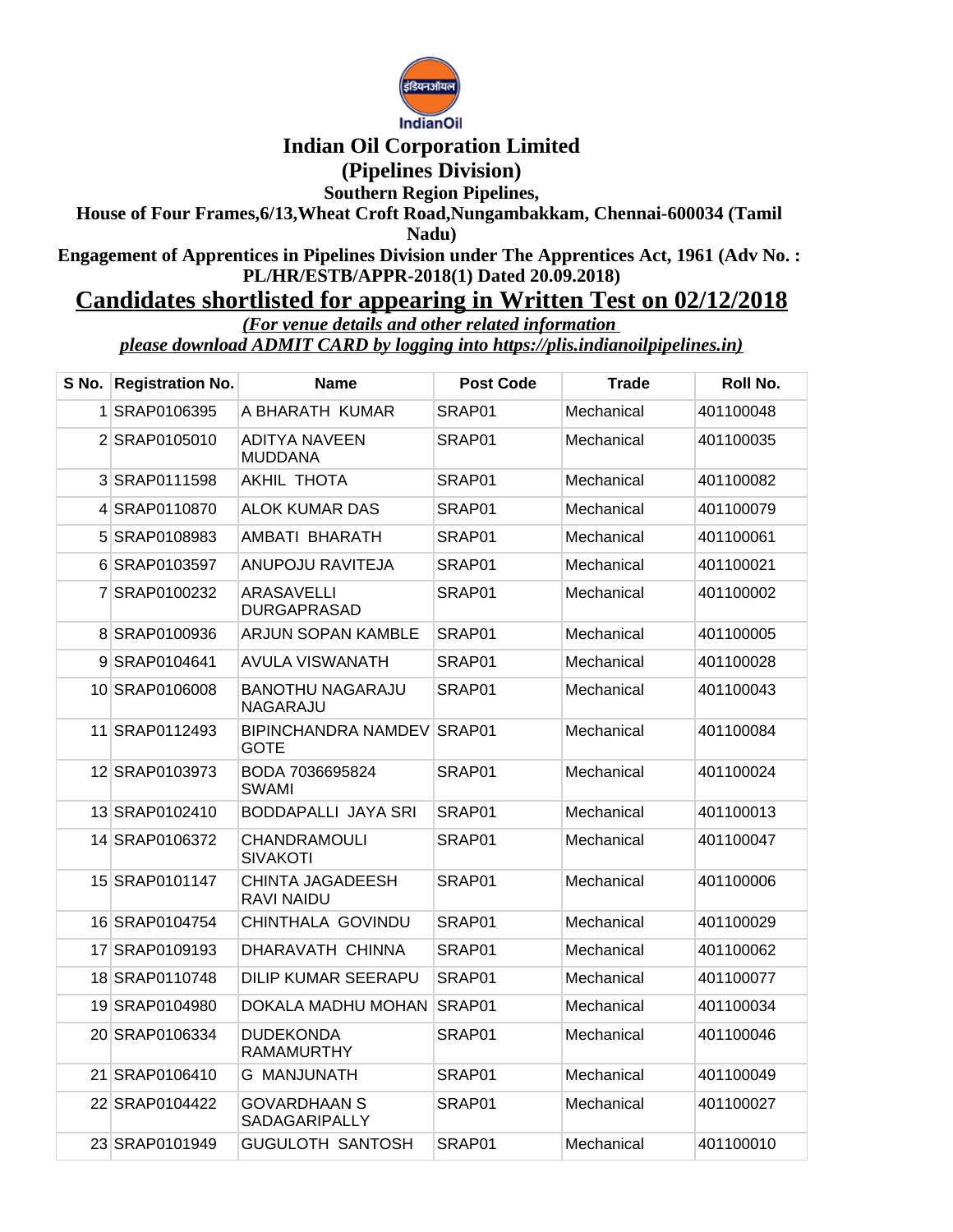| 24 SRAP0102995 | <b>GUGULOTHU</b><br><b>GOPIKRISHNA</b>          | SRAP01 | Mechanical | 401100016 |
|----------------|-------------------------------------------------|--------|------------|-----------|
| 25 SRAP0110038 | <b>GUJJALA PRAVEEN</b>                          | SRAP01 | Mechanical | 401100070 |
| 26 SRAP0106927 | JATOTH MOUNIKA                                  | SRAP01 | Mechanical | 401100053 |
| 27 SRAP0110057 | <b>JONNAGIRI SATHEESH</b><br><b>KUMAR</b>       | SRAP01 | Mechanical | 401100071 |
| 28 SRAP0104874 | KARANAM SRINIVASA<br><b>RAO</b>                 | SRAP01 | Mechanical | 401100032 |
| 29 SRAP0108853 | <b>KARRA RAMARAJU</b>                           | SRAP01 | Mechanical | 401100060 |
| 30 SRAP0110446 | KATIKALA RAJ KUMAR                              | SRAP01 | Mechanical | 401100073 |
| 31 SRAP0110713 | <b>KAYA SATISH</b>                              | SRAP01 | Mechanical | 401100076 |
| 32 SRAP0100682 | <b>KEESARA ROHITH</b><br><b>REDDY</b>           | SRAP01 | Mechanical | 401100003 |
| 33 SRAP0109290 | KONISA RAMBABU                                  | SRAP01 | Mechanical | 401100064 |
| 34 SRAP0107640 | KORIPURI V V SATYA<br><b>KRISHNA RAVI KUMAR</b> | SRAP01 | Mechanical | 401100056 |
| 35 SRAP0105440 | KOTHA SAI                                       | SRAP01 | Mechanical | 401100039 |
| 36 SRAP0102887 | KOTYADA MANI KANTA                              | SRAP01 | Mechanical | 401100015 |
| 37 SRAP0103213 | KURUBA HEMANTH                                  | SRAP01 | Mechanical | 401100019 |
| 38 SRAP0106012 | LAKAVATH<br><b>ASHOKKUMAR</b>                   | SRAP01 | Mechanical | 401100044 |
| 39 SRAP0103052 | LAVUDYA RAJA                                    | SRAP01 | Mechanical | 401100017 |
| 40 SRAP0111151 | LOKESH NEERASA                                  | SRAP01 | Mechanical | 401100081 |
| 41 SRAP0102306 | M NATARAJ                                       | SRAP01 | Mechanical | 401100012 |
| 42 SRAP0106629 | <b>MADUPU SUNNY</b>                             | SRAP01 | Mechanical | 401100052 |
| 43 SRAP0106118 | <b>MALAVATH SRIKANTH</b>                        | SRAP01 | Mechanical | 401100045 |
| 44 SRAP0111017 | <b>MANDADI JAYASREE</b><br><b>SONY</b>          | SRAP01 | Mechanical | 401100080 |
| 45 SRAP0110480 | MANOJ KUMAR SOMALA                              | SRAP01 | Mechanical | 401100074 |
| 46 SRAP0107704 | <b>MATURI SURYA</b><br><b>PRAKASH</b>           | SRAP01 | Mechanical | 401100057 |
| 47 SRAP0105909 | <b>MELUVALASA SURESH</b>                        | SRAP01 | Mechanical | 401100041 |
| 48 SRAP0107420 | <b>MOBIN K MANOJ</b>                            | SRAP01 | Mechanical | 401100055 |
| 49 SRAP0104928 | <b>MOHAMMED NOOR</b><br><b>REHMAN</b>           | SRAP01 | Mechanical | 401100033 |
| 50 SRAP0102024 | <b>MOHAN MURALI</b><br><b>NALIGIRI</b>          | SRAP01 | Mechanical | 401100011 |
| 51 SRAP0105160 | <b>MUTCHU SRINU</b>                             | SRAP01 | Mechanical | 401100036 |
| 52 SRAP0104799 | NAVEEN PEDAMALLU                                | SRAP01 | Mechanical | 401100030 |
| 53 SRAP0110520 | NEERUKONDA PRASAD<br>PRASAD NEERUKONDA          | SRAP01 | Mechanical | 401100075 |
| 54 SRAP0101777 | NOORBASHA DADAVALI                              | SRAP01 | Mechanical | 401100009 |
| 55 SRAP0109205 | <b>PSSVSRAMESH</b>                              | SRAP01 | Mechanical | 401100063 |
| 56 SRAP0103526 | PAILA SANDEEP                                   | SRAP01 | Mechanical | 401100020 |
| 57 SRAP0108512 | PALLI MOHANA RAO                                | SRAP01 | Mechanical | 401100058 |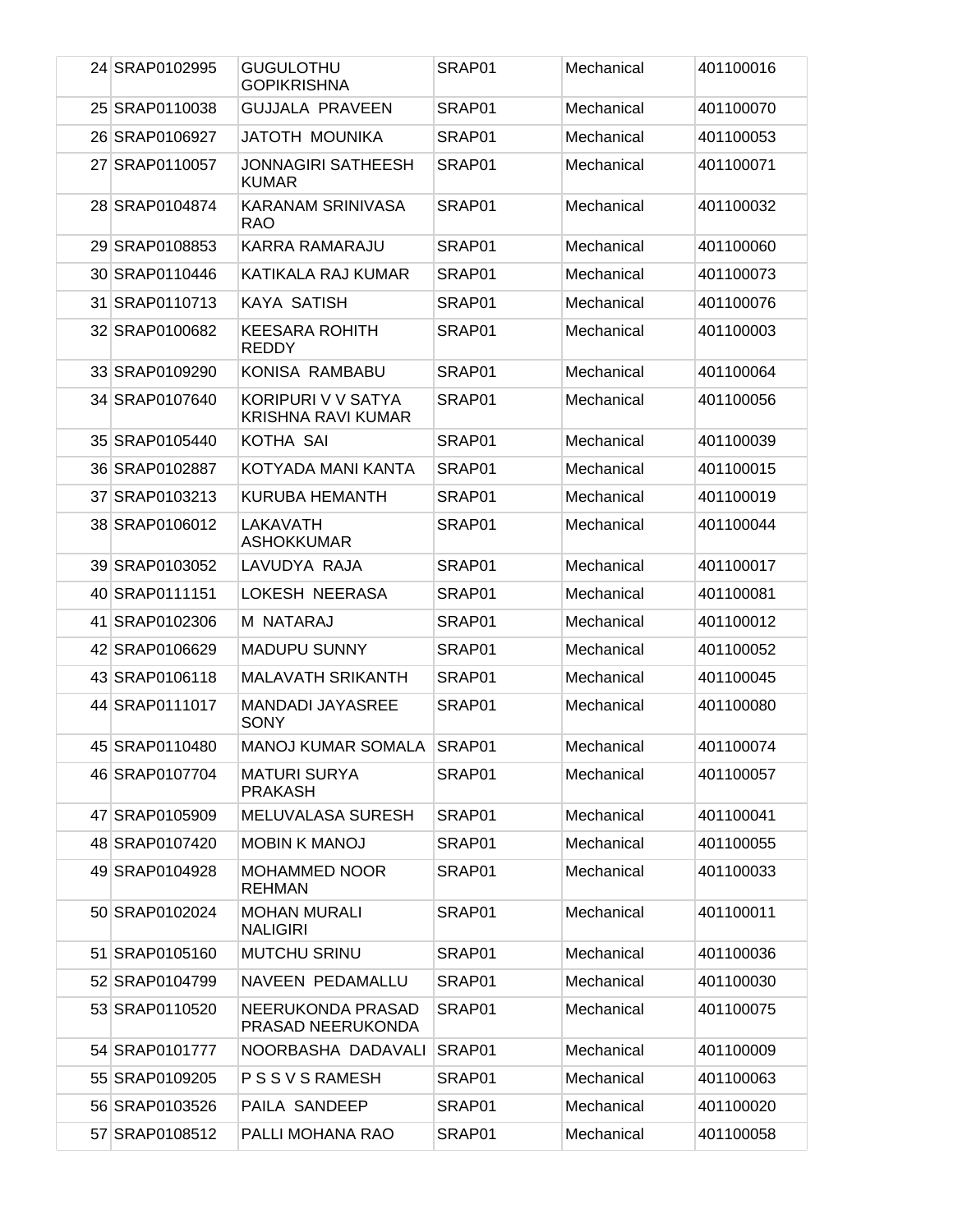| 58 SRAP0103692 | PANUGANTI RAMU                               | SRAP01             | Mechanical | 401100023 |
|----------------|----------------------------------------------|--------------------|------------|-----------|
| 59 SRAP0101294 | <b>PATHAN AYAZ GULAB</b>                     | SRAP01             | Mechanical | 401100007 |
| 60 SRAP0109302 | PAVAN KUMAR KAKKALA                          | SRAP01             | Mechanical | 401100065 |
| 61 SRAP0105970 | POMMALA TEJA VAMSI<br><b>RAM</b>             | SRAP01             | Mechanical | 401100042 |
| 62 SRAP0110792 | <b>PRADEEP KUMAR</b><br><b>PRADHAN</b>       | SRAP01             | Mechanical | 401100078 |
| 63 SRAP0112406 | PUSAALA HARI SAINATH                         | SRAP01             | Mechanical | 401100083 |
| 64 SRAP0102563 | <b>RAVITEJA</b><br><b>GANDIBOYINA</b>        | SRAP01             | Mechanical | 401100014 |
| 65 SRAP0100882 | <b>ROHIT RAJESH PISE</b>                     | SRAP01             | Mechanical | 401100004 |
| 66 SRAP0105562 | RUNKU KRANTHIKUMAR                           | SRAP01             | Mechanical | 401100040 |
| 67 SRAP0109485 | <b>SACHIN EKNATHRAO</b><br><b>GHYAR</b>      | SRAP01             | Mechanical | 401100066 |
| 68 SRAP0104064 | <b>SADARAM VKYSS</b><br><b>GOUTHAM KUMAR</b> | SRAP01             | Mechanical | 401100025 |
| 69 SRAP0108530 | <b>SAI KIRAN</b><br>AKKENAPALLI              | SRAP01             | Mechanical | 401100059 |
| 70 SRAP0104289 | <b>SAIKRISHNA</b><br><b>SANKARASETTY</b>     | SRAP01             | Mechanical | 401100026 |
| 71 SRAP0105345 | SALVERU AJAY KUMAR                           | SRAP01             | Mechanical | 401100037 |
| 72 SRAP0106529 | <b>SARAS BHANUDAS</b><br><b>KUKURDE</b>      | SRAP01             | Mechanical | 401100051 |
| 73 SRAP0104820 | SHAIK SAMEER BASHA                           | SRAP01             | Mechanical | 401100031 |
| 74 SRAP0110179 | <b>SOMESH REDDY</b><br>KANMANTHAREDDY        | SRAP01             | Mechanical | 401100072 |
| 75 SRAP0107199 | <b>SRIREDDI VINAY KUMAR</b>                  | SRAP01             | Mechanical | 401100054 |
| 76 SRAP0103620 | <b>SURLA SATYAMNAIDU</b>                     | SRAP01             | Mechanical | 401100022 |
| 77 SRAP0109721 | THALABATHULA SURI<br><b>SHANMUKHA</b>        | SRAP01             | Mechanical | 401100067 |
| 78 SRAP0103168 | VARAKAPADRA<br><b>SHANMUKHA RAO</b>          | SRAP01             | Mechanical | 401100018 |
| 79 SRAP0101521 | VARAYOGI SANTHOSH                            | SRAP01             | Mechanical | 401100008 |
| 80 SRAP0105422 | <b>VARRI PRASAD</b>                          | SRAP01             | Mechanical | 401100038 |
| 81 SRAP0106516 | VIJAYKUMAR DODDAKA                           | SRAP01             | Mechanical | 401100050 |
| 82 SRAP0109822 | <b>VINAY NAMMI</b>                           | SRAP01             | Mechanical | 401100068 |
| 83 SRAP0110032 | <b>VINOD KUMAR</b><br><b>BARMAVATH</b>       | SRAP01             | Mechanical | 401100069 |
| 84 SRAP0100151 | <b>VITTANALA NAGA</b><br><b>DURGA PRASAD</b> | SRAP01             | Mechanical | 401100001 |
| 85 SRAP0204034 | <b>AJAY AJAY AJ</b>                          | SRAP02             | Electrical | 401200037 |
| 86 SRAP0202033 | AKHILA KANDIVALASA                           | SRAP02             | Electrical | 401200012 |
| 87 SRAP0206604 | ANNAVARAPU VEDA SAI<br><b>MAHARSHI</b>       | SRAP <sub>02</sub> | Electrical | 401200049 |
| 88 SRAP0211417 | ANOOP U D                                    | SRAP02             | Electrical | 401200079 |
| 89 SRAP0211323 | <b>BACHU SAILAXMAN</b>                       | SRAP02             | Electrical | 401200078 |
| 90 SRAP0203760 | <b>BANDARI SRIKANTH</b>                      | SRAP02             | Electrical | 401200035 |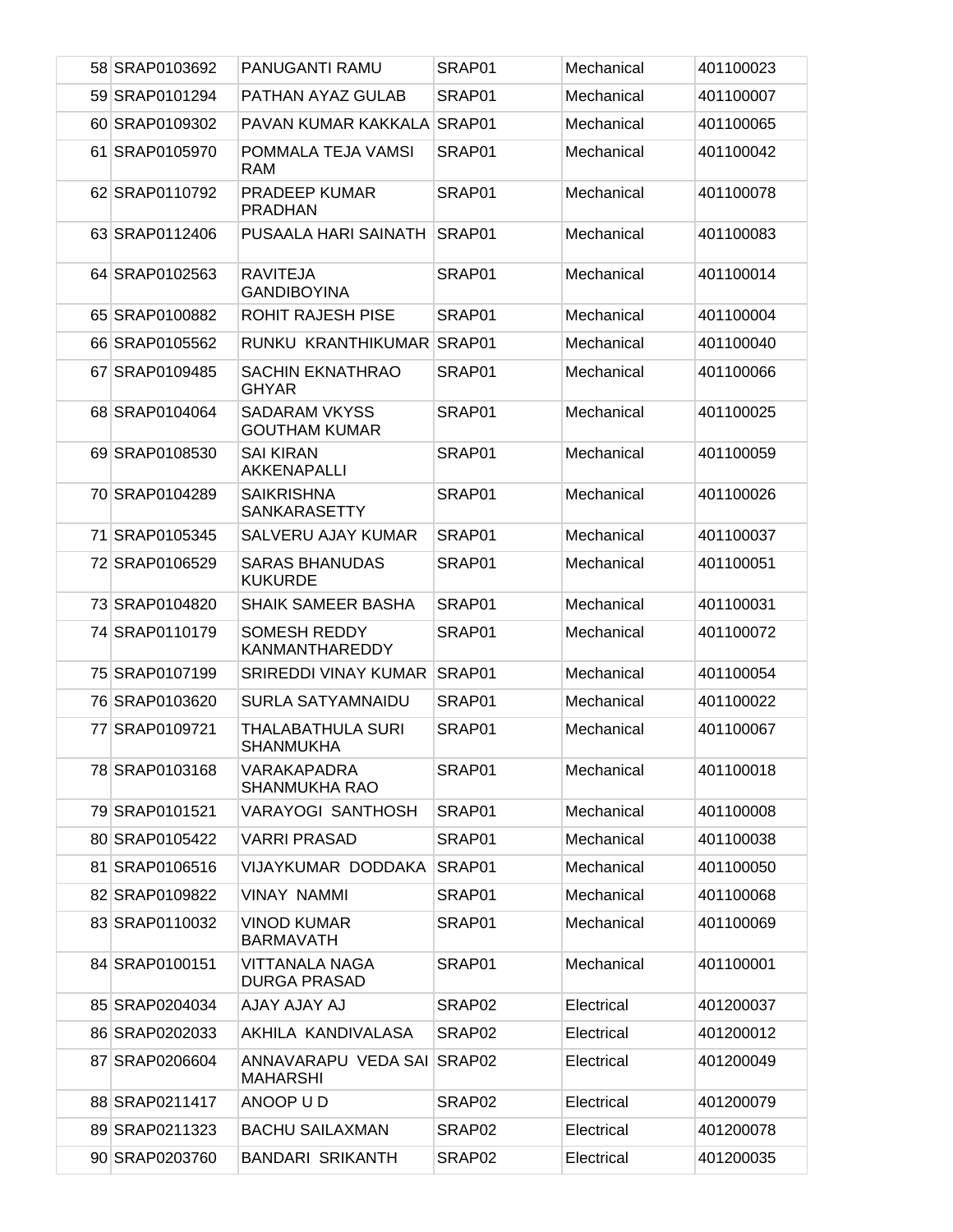| 91 SRAP0208870  | <b>BHANU SAGAR VEMULA</b>                      | SRAP <sub>02</sub> | Electrical | 401200062 |
|-----------------|------------------------------------------------|--------------------|------------|-----------|
| 92 SRAP0206643  | CHINTHAKINDI MAHESH                            | SRAP <sub>02</sub> | Electrical | 401200051 |
| 93 SRAP0211566  | DADI RAJ KUMAR                                 | SRAP02             | Electrical | 401200080 |
| 94 SRAP0201409  | <b>DEEPIKA LINGASANI</b>                       | SRAP <sub>02</sub> | Electrical | 401200007 |
| 95 SRAP0205312  | <b>DODDA VISHNU</b><br>PHANIKANTH NAIDU        | SRAP02             | Electrical | 401200042 |
| 96 SRAP0209524  | <b>DURGA RAO</b><br><b>MANCHIPALLI</b>         | SRAP02             | Electrical | 401200065 |
| 97 SRAP0209413  | DURGABABU GUDIVADA SRAP02                      |                    | Electrical | 401200064 |
| 98 SRAP0206856  | <b>ESLAVATH PREMKUMAR</b>                      | SRAP02             | Electrical | 401200053 |
| 99 SRAP0210840  | <b>GANJI ARUN</b>                              | SRAP02             | Electrical | 401200071 |
| 100 SRAP0210450 | <b>GANJI BALAJI</b>                            | SRAP <sub>02</sub> | Electrical | 401200070 |
| 101 SRAP0202761 | <b>GUGULOTH ASHOK</b>                          | SRAP <sub>02</sub> | Electrical | 401200023 |
| 102 SRAP0206586 | <b>GUGULOTH GUGULOTH</b><br><b>ASHOK ASHOK</b> | SRAP <sub>02</sub> | Electrical | 401200048 |
| 103 SRAP0200824 | <b>GUJJU SAI KUMAR</b>                         | SRAP02             | Electrical | 401200004 |
| 104 SRAP0206632 | <b>GUNDEMONI</b><br><b>SAIKRISHNA</b>          | SRAP <sub>02</sub> | Electrical | 401200050 |
| 105 SRAP0208116 | <b>GUNNAM RAMESH</b>                           | SRAP <sub>02</sub> | Electrical | 401200059 |
| 106 SRAP0204355 | <b>IRLAPATI BHARATH</b>                        | SRAP <sub>02</sub> | Electrical | 401200038 |
| 107 SRAP0204736 | JATOTH SRAVAN KUMAR SRAP02                     |                    | Electrical | 401200039 |
| 108 SRAP0208876 | <b>JAYANTH KUMAR</b><br><b>CHOKKAPU</b>        | SRAP02             | Electrical | 401200063 |
| 109 SRAP0202544 | <b>JUTTA SRI DEVI</b>                          | SRAP <sub>02</sub> | Electrical | 401200018 |
| 110 SRAP0202585 | KALLURI MAHESH                                 | SRAP <sub>02</sub> | Electrical | 401200019 |
| 111 SRAP0202596 | KATAKAM MOHANA SAI<br><b>KUMAR</b>             | SRAP <sub>02</sub> | Electrical | 401200020 |
| 112 SRAP0203116 | KATRAVATH NARESH                               | SRAP02             | Electrical | 401200029 |
| 113 SRAP0201405 | KINJARAPU BHASKARA<br><b>RAO</b>               | SRAP <sub>02</sub> | Electrical | 401200006 |
| 114 SRAP0210374 | <b>KOLLURI</b><br><b>SIVARAMAKRISHNA</b>       | SRAP <sub>02</sub> | Electrical | 401200069 |
| 115 SRAP0212555 | <b>KOLLURI PRINCE</b><br><b>SAMUEL</b>         | SRAP02             | Electrical | 401200085 |
| 116 SRAP0202918 | <b>KOMMOJU RAJESH</b><br><b>KHANNA</b>         | SRAP02             | Electrical | 401200025 |
| 117 SRAP0202627 | KONDAPALLI KUSUMA<br><b>KUMARI</b>             | SRAP <sub>02</sub> | Electrical | 401200022 |
| 118 SRAP0212350 | <b>KRUTIKA VIJAY</b><br><b>MUNGELWAR</b>       | SRAP02             | Electrical | 401200083 |
| 119 SRAP0210210 | KUNCHALA VENKAT<br>KOTESHWAR RAO               | SRAP02             | Electrical | 401200067 |
| 120 SRAP0212131 | KURMA RAKESH                                   | SRAP <sub>02</sub> | Electrical | 401200082 |
| 121 SRAP0203018 | LALITHA KOPPAKA                                | SRAP <sub>02</sub> | Electrical | 401200028 |
| 122 SRAP0205238 | LAVOORI SAIKIRAN                               | SRAP <sub>02</sub> | Electrical | 401200041 |
| 123 SRAP0202051 | LOYA AMBIKA VARSHINI                           | SRAP02             | Electrical | 401200013 |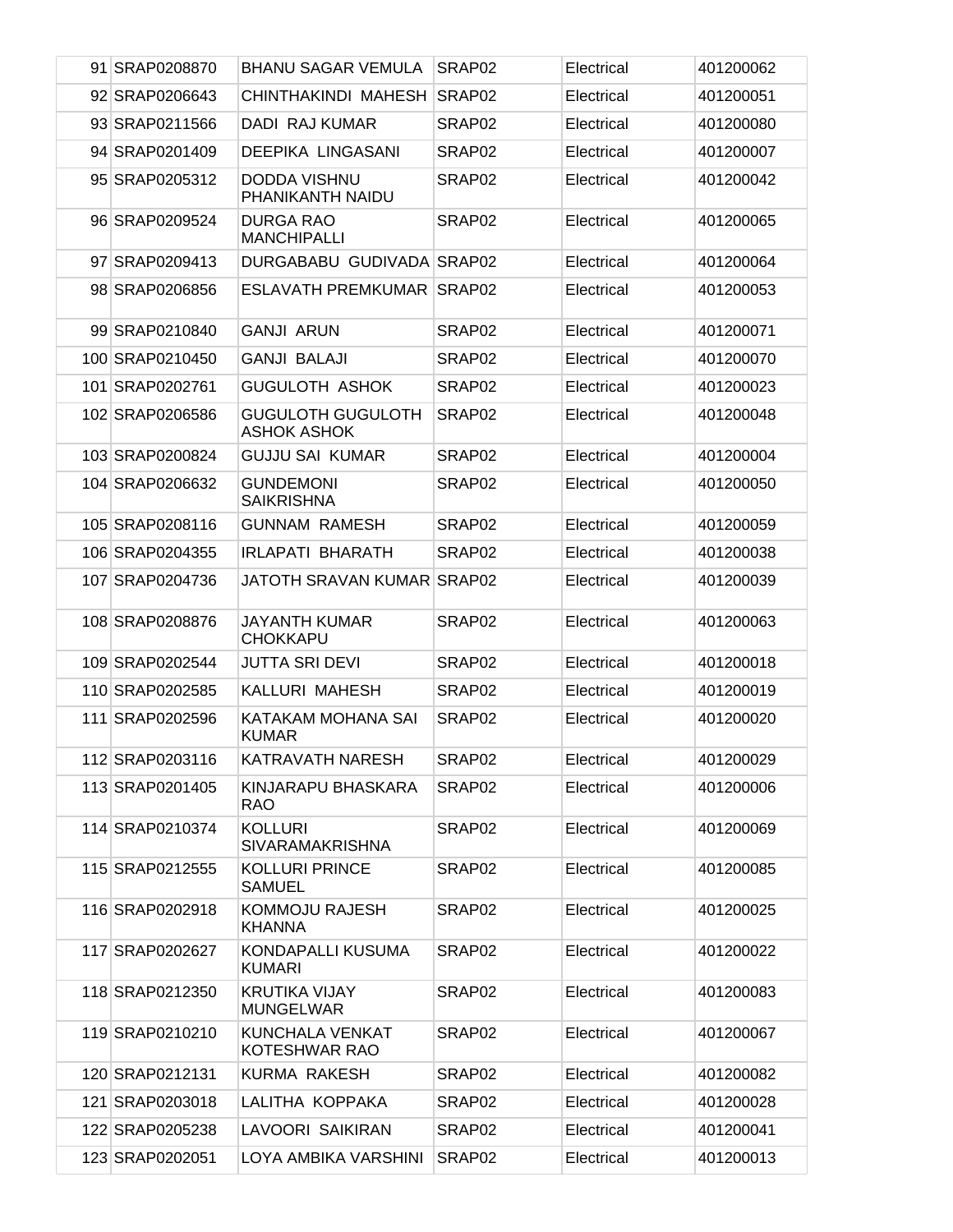| 124 SRAP0202459 | LUKE DANIEL GUDALA                                 | SRAP <sub>02</sub> | Electrical | 401200016 |
|-----------------|----------------------------------------------------|--------------------|------------|-----------|
| 125 SRAP0212727 | LUNAVATH CHANDU                                    | SRAP02             | Electrical | 401200086 |
| 126 SRAP0200414 | <b>MAHESH SOPANRAO</b><br><b>KADAM</b>             | SRAP02             | Electrical | 401200002 |
| 127 SRAP0201922 | <b>MALE MEGHANA</b>                                | SRAP02             | Electrical | 401200011 |
| 128 SRAP0200135 | <b>MANTHENA SAI BABA</b>                           | SRAP02             | Electrical | 401200001 |
| 129 SRAP0206115 | <b>MOOD</b><br><b>ASHOKKUMARNAIK</b>               | SRAP02             | Electrical | 401200046 |
| 130 SRAP0208152 | MUGADA YERRAYYA                                    | SRAP <sub>02</sub> | Electrical | 401200061 |
| 131 SRAP0212026 | <b>MYADARI SAI CHARAN</b>                          | SRAP <sub>02</sub> | Electrical | 401200081 |
| 132 SRAP0202624 | NAGAVATH SANTHOSH<br><b>NAYAK</b>                  | SRAP <sub>02</sub> | Electrical | 401200021 |
| 133 SRAP0207788 | <b>NALLAM SATYA SAI</b>                            | SRAP02             | Electrical | 401200058 |
| 134 SRAP0211032 | NENAVATH SANTHOSH<br>N.SANTHOSH<br><b>SANTHOSH</b> | SRAP <sub>02</sub> | Electrical | 401200075 |
| 135 SRAP0212432 | <b>ONAPAKALA SHIVARAM</b>                          | SRAP <sub>02</sub> | Electrical | 401200084 |
| 136 SRAP0210275 | PASINIBILLI PAVAN                                  | SRAP02             | Electrical | 401200068 |
| 137 SRAP0203227 | PATHYALA KIRANSAI<br><b>KUMAR</b>                  | SRAP02             | Electrical | 401200030 |
| 138 SRAP0210952 | <b>PEDDINTI</b><br><b>JANARDHANARAO</b>            | SRAP02             | Electrical | 401200074 |
| 139 SRAP0202793 | PEKETI SAI<br>VARAPRASAD                           | SRAP <sub>02</sub> | Electrical | 401200024 |
| 140 SRAP0206495 | PERLA PRASAD                                       | SRAP <sub>02</sub> | Electrical | 401200047 |
| 141 SRAP0208144 | PODIGINA SYAM                                      | SRAP <sub>02</sub> | Electrical | 401200060 |
| 142 SRAP0207633 | PRAKASH BHUKYA                                     | SRAP <sub>02</sub> | Electrical | 401200056 |
| 143 SRAP0201596 | PRIYABRATA TRIPATHY                                | SRAP <sub>02</sub> | Electrical | 401200008 |
| 144 SRAP0202155 | PUVVALA DURGA RAO                                  | SRAP <sub>02</sub> | Electrical | 401200014 |
| 145 SRAP0204032 | <b>PYDI VENKATA</b><br><b>LAKSHMANA RAO</b>        | SRAP <sub>02</sub> | Electrical | 401200036 |
| 146 SRAP0211277 | RAMAVATH VINOD                                     | SRAP <sub>02</sub> | Electrical | 401200077 |
| 147 SRAP0203299 | RAYAPUREDDI ANIL<br><b>KUMAR</b>                   | SRAP02             | Electrical | 401200031 |
| 148 SRAP0210938 | ROSHAN SHARMA                                      | SRAP02             | Electrical | 401200073 |
| 149 SRAP0206784 | RUPAVATH RAMESH                                    | SRAP02             | Electrical | 401200052 |
| 150 SRAP0202378 | <b>SRLDOROTHY</b>                                  | SRAP <sub>02</sub> | Electrical | 401200015 |
| 151 SRAP0203728 | <b>SARVASIDDI</b><br><b>PAVANKUMAR</b>             | SRAP02             | Electrical | 401200034 |
| 152 SRAP0204926 | <b>SATTALA VAMSI</b><br><b>BHASKAR</b>             | SRAP <sub>02</sub> | Electrical | 401200040 |
| 153 SRAP0205778 | <b>SHAIK NEELOFAR</b>                              | SRAP02             | Electrical | 401200044 |
| 154 SRAP0211095 | <b>SHIVA KUMAR ALURI</b>                           | SRAP02             | Electrical | 401200076 |
| 155 SRAP0201784 | SHUBHAM PRAKASH                                    | SRAP02             | Electrical | 401200010 |
| 156 SRAP0202993 | SINDHUJA NAGA<br><b>VENKATA VEMULA</b>             | SRAP02             | Electrical | 401200027 |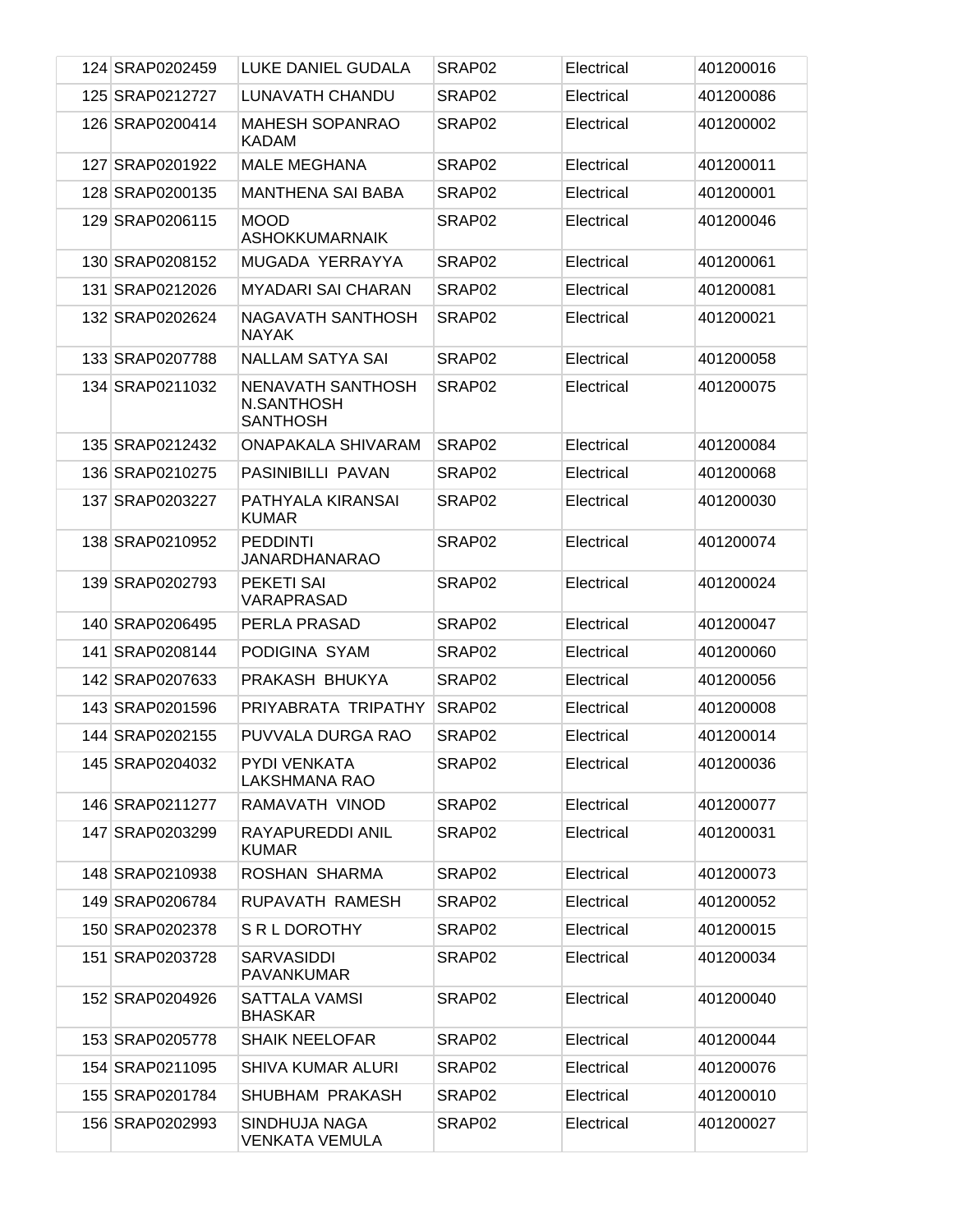| 157 SRAP0203351 | <b>SIR CRR NNARAYANA</b><br>SIVANNARAYANA                   | SRAP <sub>02</sub> | Electrical                   | 401200032 |
|-----------------|-------------------------------------------------------------|--------------------|------------------------------|-----------|
| 158 SRAP0201619 | SUMANTH VUCHULA                                             | SRAP02             | Electrical                   | 401200009 |
| 159 SRAP0200838 | SWARAJ SANJAY<br><b>GADADHANE</b>                           | SRAP <sub>02</sub> | Electrical                   | 401200005 |
| 160 SRAP0207622 | TIRUNAGARAM<br><b>SREEKANTH</b>                             | SRAP <sub>02</sub> | Electrical                   | 401200055 |
| 161 SRAP0200500 | UPPATHALA SHARATH<br><b>BABU</b>                            | SRAP <sub>02</sub> | Electrical                   | 401200003 |
| 162 SRAP0207673 | VAIDYAM HARSHA                                              | SRAP <sub>02</sub> | Electrical                   | 401200057 |
| 163 SRAP0205710 | <b>VASU PODAGATLA</b>                                       | SRAP <sub>02</sub> | Electrical                   | 401200043 |
| 164 SRAP0207493 | <b>VASUPILLI DHANA</b><br><b>LAKSHMI</b>                    | SRAP <sub>02</sub> | Electrical                   | 401200054 |
| 165 SRAP0202542 | <b>VELPULA MADHAN</b>                                       | SRAP <sub>02</sub> | Electrical                   | 401200017 |
| 166 SRAP0202989 | VEMULA.NAGAVENKATA<br>SRUJANA NAGA<br><b>VENKATA VEMULA</b> | SRAP02             | Electrical                   | 401200026 |
| 167 SRAP0210046 | VINAYKANTH GUBBALA                                          | SRAP <sub>02</sub> | Electrical                   | 401200066 |
| 168 SRAP0210841 | <b>VINOD KONDAIAH</b><br><b>MEDIJERLA</b>                   | SRAP <sub>02</sub> | Electrical                   | 401200072 |
| 169 SRAP0206104 | <b>VOLLALA KAVYA</b>                                        | SRAP <sub>02</sub> | Electrical                   | 401200045 |
| 170 SRAP0203607 | YERRAMSETTY DEEPAK                                          | SRAP <sub>02</sub> | Electrical                   | 401200033 |
| 171 SRAP0301736 | <b>ABDULLAH AHMED ASIF</b><br>AHMED VALSANGKAR              | SRAP03             | Telecom &<br>Instrumentation | 401300007 |
| 172 SRAP0308625 | AMAL K V                                                    | SRAP03             | Telecom &<br>Instrumentation | 401300022 |
| 173 SRAP0300853 | ARAGONDA BHANU<br><b>PRAKASH</b>                            | SRAP03             | Telecom &<br>Instrumentation | 401300005 |
| 174 SRAP0306463 | BALASUBRAMANYA SAI<br><b>CHINTALAPUDI</b>                   | SRAP03             | Telecom &<br>Instrumentation | 401300016 |
| 175 SRAP0305796 | <b>BASAVARAJA C M</b>                                       | SRAP03             | Telecom &<br>Instrumentation | 401300014 |
| 176 SRAP0300468 | BASAVARAJA C M<br><b>CHALUVADI</b><br><b>MALLIKARJUNA</b>   | SRAP03             | Telecom &<br>Instrumentation | 401300002 |
| 177 SRAP0303114 | <b>DATTA SAI MANIKANTA</b><br>S                             | SRAP03             | Telecom &<br>Instrumentation | 401300010 |
| 178 SRAP0308238 | DHANA LAKSHMI VAKA                                          | SRAP03             | Telecom &<br>Instrumentation | 401300020 |
| 179 SRAP0300806 | GOWRAMMA J                                                  | SRAP03             | Telecom &<br>Instrumentation | 401300004 |
| 180 SRAP0306327 | KADAVATH LALSINGH                                           | SRAP03             | Telecom &<br>Instrumentation | 401300015 |
| 181 SRAP0309231 | <b>KOMAL MANOHAR</b><br><b>GAHANE</b>                       | SRAP03             | Telecom &<br>Instrumentation | 401300023 |
| 182 SRAP0302298 | <b>LOGESH</b>                                               | SRAP03             | Telecom &<br>Instrumentation | 401300008 |
| 183 SRAP0309904 | <b>MARISETTI GOVINDH</b>                                    | SRAP03             | Telecom &<br>Instrumentation | 401300024 |
| 184 SRAP0300568 | <b>MEKA SANGHAVI</b>                                        | SRAP03             | Telecom &<br>Instrumentation | 401300003 |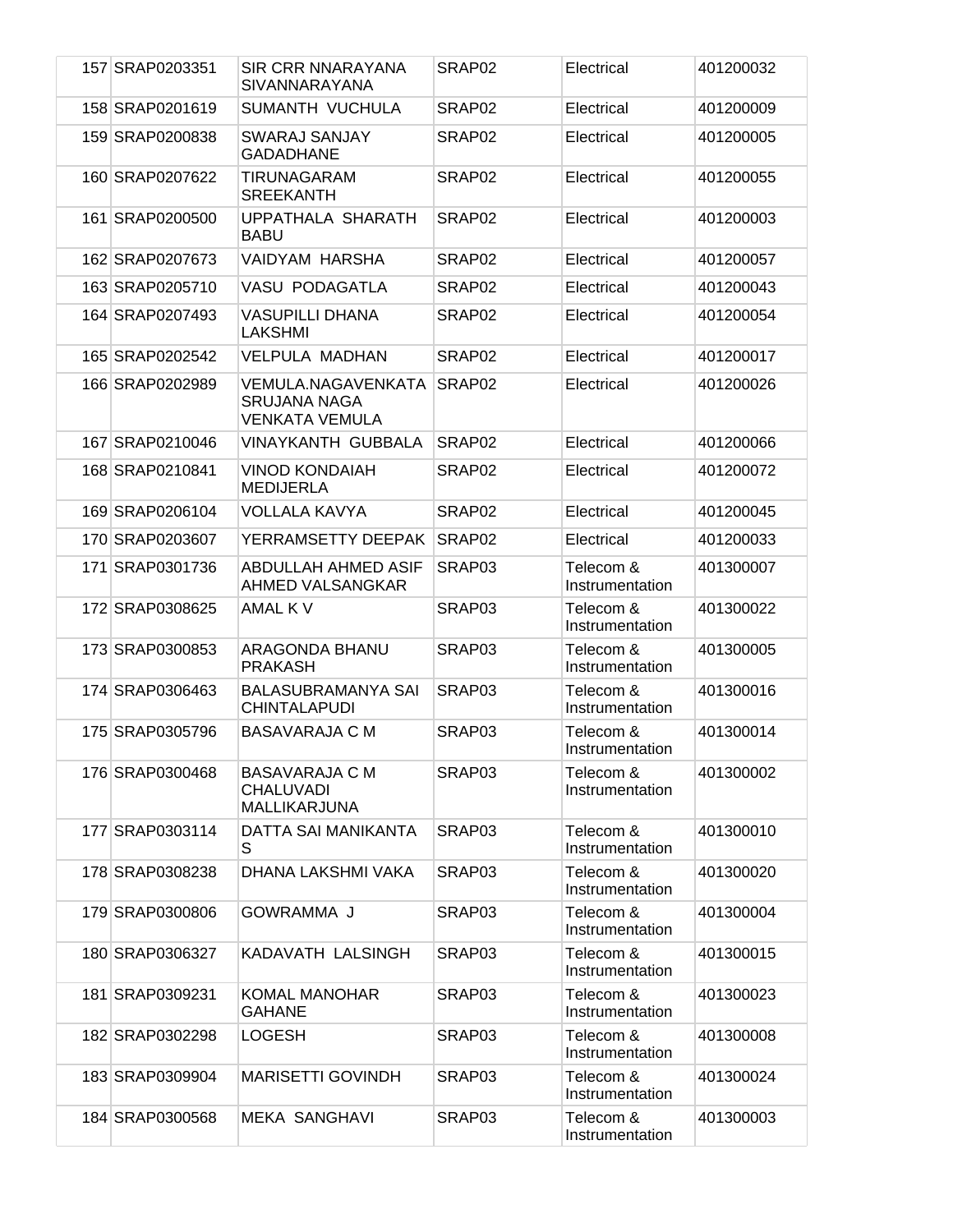| 185 SRAP0310683 | <b>MERUGU RANJITH</b><br><b>RANJITH</b>          | SRAP03             | Telecom &<br>Instrumentation | 401300026 |
|-----------------|--------------------------------------------------|--------------------|------------------------------|-----------|
| 186 SRAP0310357 | MUDIGONDA HOSHNA<br>PRAVALLIKA                   | SRAP03             | Telecom &<br>Instrumentation | 401300025 |
| 187 SRAP0300095 | <b>OBBULREDDY PALLI</b><br><b>SATHISH KUMAR</b>  | SRAP <sub>03</sub> | Telecom &<br>Instrumentation | 401300001 |
| 188 SRAP0308575 | P V GOPIKA                                       | SRAP03             | Telecom &<br>Instrumentation | 401300021 |
| 189 SRAP0304470 | PALAKURI HEMALATHA                               | SRAP03             | Telecom &<br>Instrumentation | 401300012 |
| 190 SRAP0307401 | RAJU MUKALLA                                     | SRAP03             | Telecom &<br>Instrumentation | 401300019 |
| 191 SRAP0307144 | RANDHEER KUMAR                                   | SRAP03             | Telecom &<br>Instrumentation | 401300018 |
| 192 SRAP0301094 | SOPETI ESWARA RAO                                | SRAP03             | Telecom &<br>Instrumentation | 401300006 |
| 193 SRAP0306696 | <b>TEJAVATH GOPI NAIK</b>                        | SRAP03             | Telecom &<br>Instrumentation | 401300017 |
| 194 SRAP0303323 | THOTAPALLY VENUSAI<br><b>REDDY</b>               | SRAP03             | Telecom &<br>Instrumentation | 401300011 |
| 195 SRAP0312443 | <b>VAIBHAV PHULCHAND</b><br>VETAL                | SRAP03             | Telecom &<br>Instrumentation | 401300027 |
| 196 SRAP0302364 | <b>VASU CHOPPA</b>                               | SRAP03             | Telecom &<br>Instrumentation | 401300009 |
| 197 SRAP0305359 | <b>YESUBABU</b><br><b>GOLLAPOTHU</b>             | SRAP03             | Telecom &<br>Instrumentation | 401300013 |
| 198 SRKA0100317 | <b>ABHISHEK RAJENDRA</b><br><b>MASULE</b>        | SRKA01             | Mechanical                   | 412100001 |
| 199 SRKA0108646 | ANANDRAJ J                                       | SRKA01             | Mechanical                   | 412100024 |
| 200 SRKA0109329 | ASHWIN SOMANATH<br><b>HALAGEKAR</b>              | SRKA01             | Mechanical                   | 412100026 |
| 201 SRKA0105174 | BANDI LAXMI NARAYANA SRKA01                      |                    | Mechanical                   | 412100012 |
| 202 SRKA0108717 | BILLINGI PAVAN KALYAN SRKA01                     |                    | Mechanical                   | 412100025 |
| 203 SRKA0108085 | BONEY BABY                                       | SRKA01             | Mechanical                   | 412100022 |
| 204 SRKA0107815 | <b>CHANDRAKANT</b><br><b>BASAPPA BEVINAMATTI</b> | SRKA01             | Mechanical                   | 412100020 |
| 205 SRKA0112363 | <b>JINS THOMAS</b>                               | SRKA01             | Mechanical                   | 412100032 |
| 206 SRKA0109952 | <b>JOJI K JOHNSON</b>                            | SRKA01             | Mechanical                   | 412100028 |
| 207 SRKA0107728 | <b>KEVIN KEVIN KAMARON</b><br>SK                 | SRKA01             | Mechanical                   | 412100018 |
| 208 SRKA0109365 | KOPURI PRUDHVI RAJ                               | SRKA01             | Mechanical                   | 412100027 |
| 209 SRKA0107941 | <b>KRISHNA PRIYA M B</b>                         | SRKA01             | Mechanical                   | 412100021 |
| 210 SRKA0111398 | KUMUD RANJAN KUMAR                               | SRKA01             | Mechanical                   | 412100030 |
| 211 SRKA0102999 | KUNDAN KUMAR TIWARI                              | SRKA01             | Mechanical                   | 412100007 |
| 212 SRKA0106342 | <b>MANOJ K MANU NOJ</b>                          | SRKA01             | Mechanical                   | 412100015 |
| 213 SRKA0103757 | MANU C                                           | SRKA01             | Mechanical                   | 412100008 |
| 214 SRKA0100986 | MOHAMMED ASHEEB                                  | SRKA01             | Mechanical                   | 412100003 |
| 215 SRKA0100729 | NARENDRA DNYANDEV<br>MANE                        | SRKA01             | Mechanical                   | 412100002 |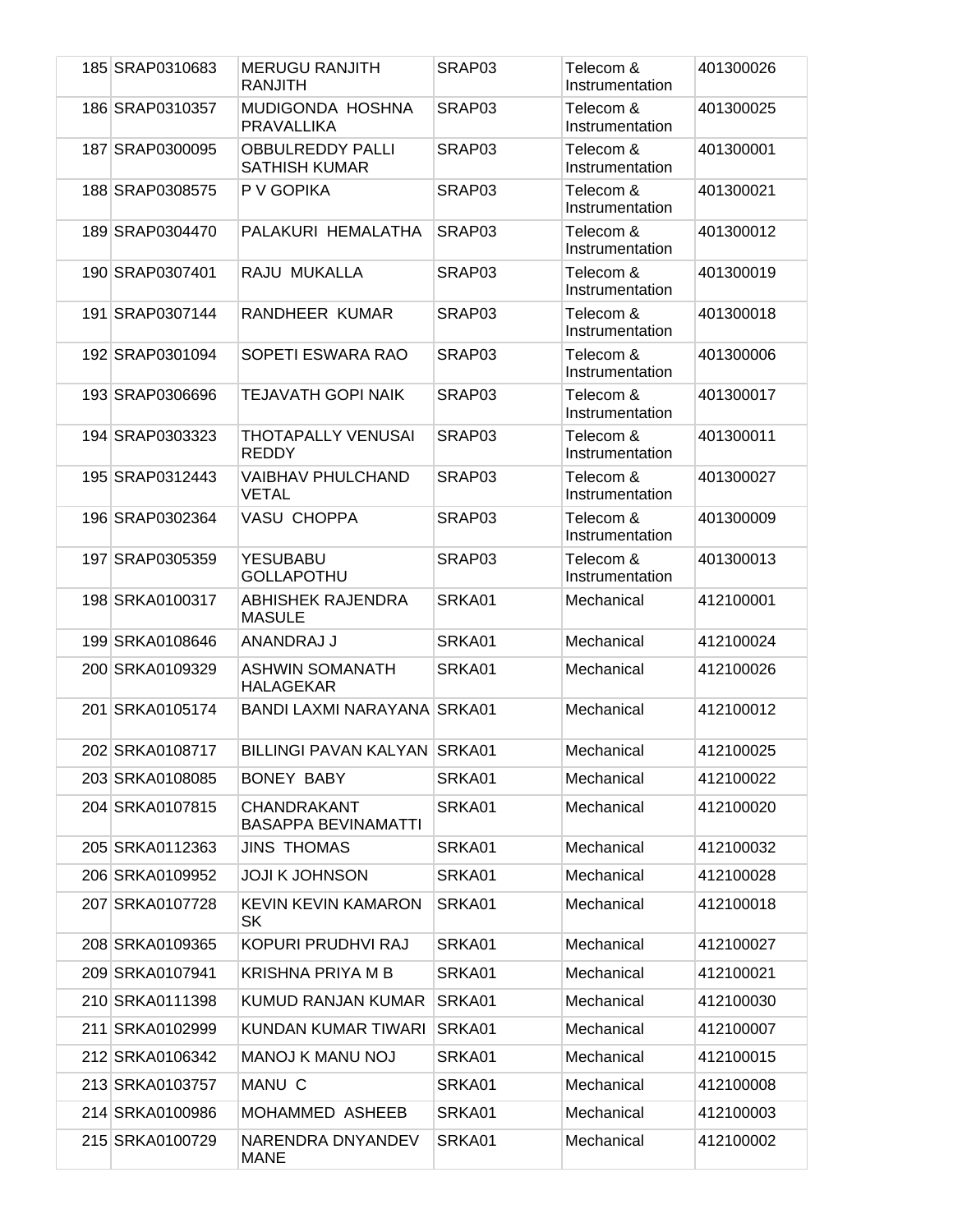| 216 SRKA0110307 | <b>RAGHU CG</b>                             | SRKA01 | Mechanical | 412100029 |
|-----------------|---------------------------------------------|--------|------------|-----------|
| 217 SRKA0101256 | RAHUL CHAKRABORTY                           | SRKA01 | Mechanical | 412100004 |
| 218 SRKA0104400 | RAHUL R                                     | SRKA01 | Mechanical | 412100010 |
| 219 SRKA0106353 | RAJU SHIVAJI PATIL                          | SRKA01 | Mechanical | 412100016 |
| 220 SRKA0107747 | SHARWAN PRAJAPATI                           | SRKA01 | Mechanical | 412100019 |
| 221 SRKA0106437 | <b>SHITAL RAMESH</b><br><b>JADHAV</b>       | SRKA01 | Mechanical | 412100017 |
| 222 SRKA0105375 | <b>SHUBHAM BHIMRAO</b><br><b>MAGARE</b>     | SRKA01 | Mechanical | 412100013 |
| 223 SRKA0104746 | SHUBHAM DATTATRAY<br><b>LADKAT</b>          | SRKA01 | Mechanical | 412100011 |
| 224 SRKA0105853 | <b>SHUBHAM NARAYAN</b><br>WAYAL             | SRKA01 | Mechanical | 412100014 |
| 225 SRKA0108306 | SIDDAPPA MANJUNATH<br><b>HALLI</b>          | SRKA01 | Mechanical | 412100023 |
| 226 SRKA0111807 | <b>SREERAMAN P</b>                          | SRKA01 | Mechanical | 412100031 |
| 227 SRKA0104028 | <b>VANGALA VAMSHI</b><br>LAXMAN             | SRKA01 | Mechanical | 412100009 |
| 228 SRKA0102491 | <b>VINOD SHANKAR</b><br><b>RATHOD</b>       | SRKA01 | Mechanical | 412100005 |
| 229 SRKA0102901 | YAMUNA N R                                  | SRKA01 | Mechanical | 412100006 |
| 230 SRKA0210436 | AKASH TANAJI DALVI                          | SRKA02 | Electrical | 412200016 |
| 231 SRKA0205924 | AMBREESH AMBREESH<br><b>AMBREESH</b>        | SRKA02 | Electrical | 412200007 |
| 232 SRKA0202948 | ANJUM MALLED                                | SRKA02 | Electrical | 412200006 |
| 233 SRKA0201211 | <b>BHAGYASHRI</b><br>YASHWANT<br>VADINGEKAR | SRKA02 | Electrical | 412200003 |
| 234 SRKA0200595 | CHANDRASHEKHARA E                           | SRKA02 | Electrical | 412200001 |
| 235 SRKA0211470 | <b>JUSTIN M J</b>                           | SRKA02 | Electrical | 412200018 |
| 236 SRKA0206162 | <b>KISHOR ANANTA</b><br><b>PRASAD SWAIN</b> | SRKA02 | Electrical | 412200009 |
| 237 SRKA0200791 | <b>MD ABBAS VALI</b>                        | SRKA02 | Electrical | 412200002 |
| 238 SRKA0207408 | <b>MOHAMMED FAIZAL A</b>                    | SRKA02 | Electrical | 412200012 |
| 239 SRKA0207790 | NANJESHA Y S                                | SRKA02 | Electrical | 412200013 |
| 240 SRKA0201844 | NIKHIL NAGESH BOBE                          | SRKA02 | Electrical | 412200004 |
| 241 SRKA0210082 | PAVAN KUMAR A N                             | SRKA02 | Electrical | 412200015 |
| 242 SRKA0202944 | PRAMOD NAYAK R                              | SRKA02 | Electrical | 412200005 |
| 243 SRKA0207334 | RAJEESH R                                   | SRKA02 | Electrical | 412200011 |
| 244 SRKA0208595 | SAGAR KHATAI                                | SRKA02 | Electrical | 412200014 |
| 245 SRKA0206094 | SATYAJIT JANA                               | SRKA02 | Electrical | 412200008 |
| 246 SRKA0207011 | <b>SHIVALEELA</b>                           | SRKA02 | Electrical | 412200010 |
| 247 SRKA0210680 | SWANOOP P                                   | SRKA02 | Electrical | 412200017 |
| 248 SRTN0108377 | A.K.YUVARAJ                                 | SRTN01 | Mechanical | 424100057 |
| 249 SRTN0109662 | AARISH J                                    | SRTN01 | Mechanical | 424100068 |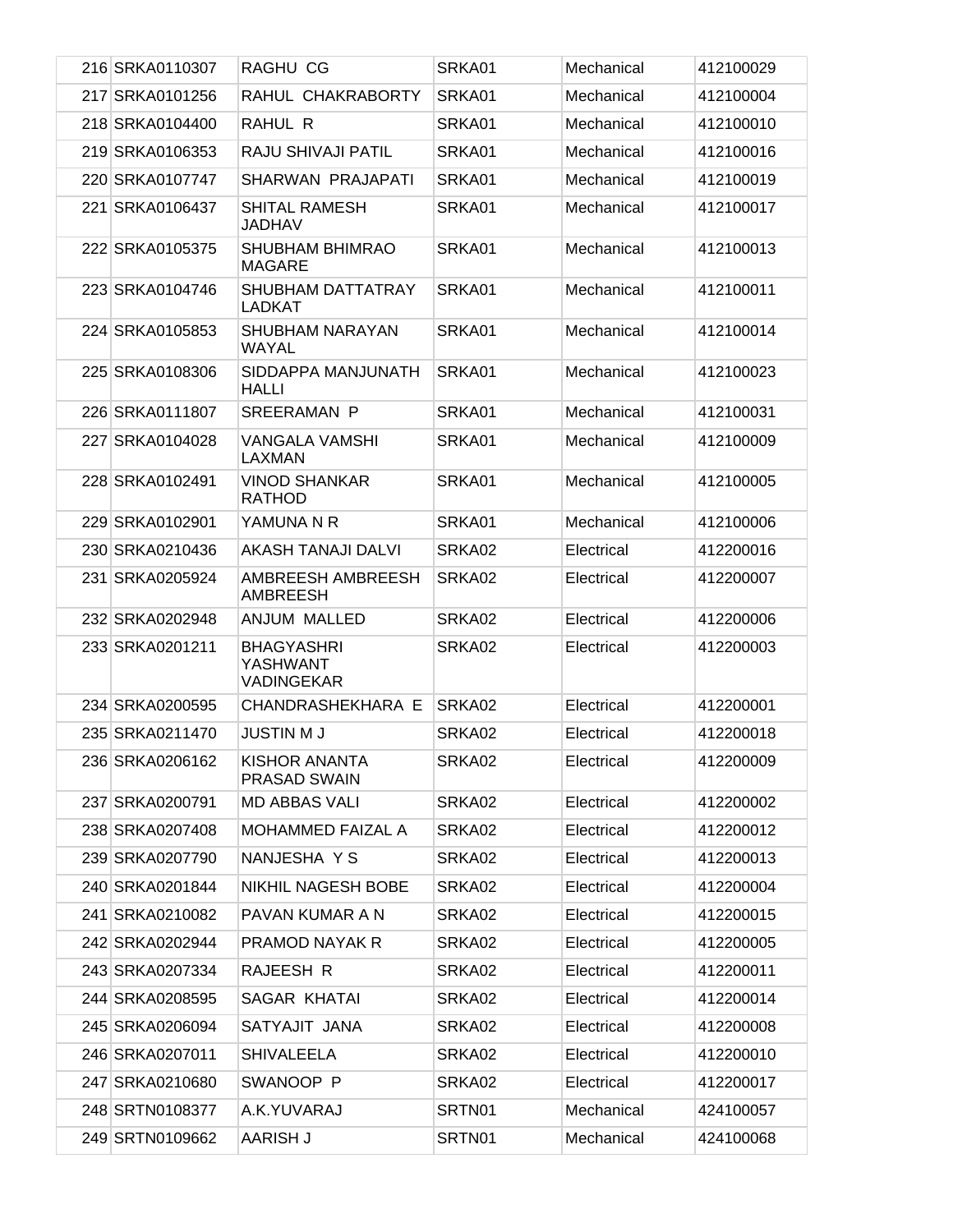| 250 SRTN0110372 | <b>ABDUL RAHEEM</b>                                    | SRTN01 | Mechanical | 424100074 |
|-----------------|--------------------------------------------------------|--------|------------|-----------|
| 251 SRTN0106203 | <b>ABHIJITH P</b>                                      | SRTN01 | Mechanical | 424100037 |
| 252 SRTN0101245 | ABHINAND P                                             | SRTN01 | Mechanical | 424100005 |
| 253 SRTN0108651 | <b>ABHINAV K</b>                                       | SRTN01 | Mechanical | 424100061 |
| 254 SRTN0102025 | AHMED S                                                | SRTN01 | Mechanical | 424100010 |
| 255 SRTN0104459 | <b>AJITHLAL K RAVI</b>                                 | SRTN01 | Mechanical | 424100027 |
| 256 SRTN0104619 | AKASH MOHAN C S                                        | SRTN01 | Mechanical | 424100028 |
| 257 SRTN0108659 | AKSHAY SUGATHAN                                        | SRTN01 | Mechanical | 424100062 |
| 258 SRTN0109893 | <b>ALLWIN FRANCIS</b>                                  | SRTN01 | Mechanical | 424100069 |
| 259 SRTN0110964 | AMIT KUMAR                                             | SRTN01 | Mechanical | 424100080 |
| 260 SRTN0107631 | AMOS APPREM                                            | SRTN01 | Mechanical | 424100049 |
| 261 SRTN0110823 | <b>ANAKAPALLI HARI</b>                                 | SRTN01 | Mechanical | 424100078 |
| 262 SRTN0101520 | ANANGI KIRAN KUMAR                                     | SRTN01 | Mechanical | 424100006 |
| 263 SRTN0107674 | ANANTHAKUMAR<br><b>GANESAN</b>                         | SRTN01 | Mechanical | 424100051 |
| 264 SRTN0111794 | ANDREWES SUBIN A                                       | SRTN01 | Mechanical | 424100086 |
| 265 SRTN0103057 | ANWAR BAKRUDHIN                                        | SRTN01 | Mechanical | 424100018 |
| 266 SRTN0107220 | ARJUN RAJ P                                            | SRTN01 | Mechanical | 424100044 |
| 267 SRTN0107579 | ARSHATH KHAN                                           | SRTN01 | Mechanical | 424100047 |
| 268 SRTN0110127 | <b>ARUNKUMAR B</b>                                     | SRTN01 | Mechanical | 424100072 |
| 269 SRTN0104356 | <b>ASHISH KUMAR</b>                                    | SRTN01 | Mechanical | 424100026 |
| 270 SRTN0103990 | ASHOK A                                                | SRTN01 | Mechanical | 424100021 |
| 271 SRTN0102042 | <b>BABU AZAR A</b>                                     | SRTN01 | Mechanical | 424100011 |
| 272 SRTN0109588 | <b>BANOTH PAVANKALYAN</b>                              | SRTN01 | Mechanical | 424100067 |
| 273 SRTN0101585 | <b>BAPURAO</b><br><b>BHIMASHANKAR</b><br><b>KARALE</b> | SRTN01 | Mechanical | 424100008 |
| 274 SRTN0104778 | <b>BEBATTO CLEMENT</b>                                 | SRTN01 | Mechanical | 424100029 |
| 275 SRTN0111775 | C S PRAKASH                                            | SRTN01 | Mechanical | 424100085 |
| 276 SRTN0109058 | <b>CHEEPURUPALLI</b><br><b>HEMANTH KUMAR</b>           | SRTN01 | Mechanical | 424100065 |
| 277 SRTN0111550 | DARSHAN ANIL JADHAV                                    | SRTN01 | Mechanical | 424100083 |
| 278 SRTN0110893 | EPHREM DEN JOSEPH                                      | SRTN01 | Mechanical | 424100079 |
| 279 SRTN0106188 | <b>GANAPATHIS</b>                                      | SRTN01 | Mechanical | 424100036 |
| 280 SRTN0108117 | <b>GOKUL</b>                                           | SRTN01 | Mechanical | 424100053 |
| 281 SRTN0111967 | GOUTHAM<br>NAGESHWARAN M                               | SRTN01 | Mechanical | 424100088 |
| 282 SRTN0111954 | <b>HARISH V H</b>                                      | SRTN01 | Mechanical | 424100087 |
| 283 SRTN0107511 | <b>JANGITI MAHESH</b>                                  | SRTN01 | Mechanical | 424100046 |
| 284 SRTN0107643 | JAYAKANTH R                                            | SRTN01 | Mechanical | 424100050 |
| 285 SRTN0108160 | <b>JINTO MATHEW</b>                                    | SRTN01 | Mechanical | 424100054 |
| 286 SRTN0108321 | JITHU VIJAYAN                                          | SRTN01 | Mechanical | 424100056 |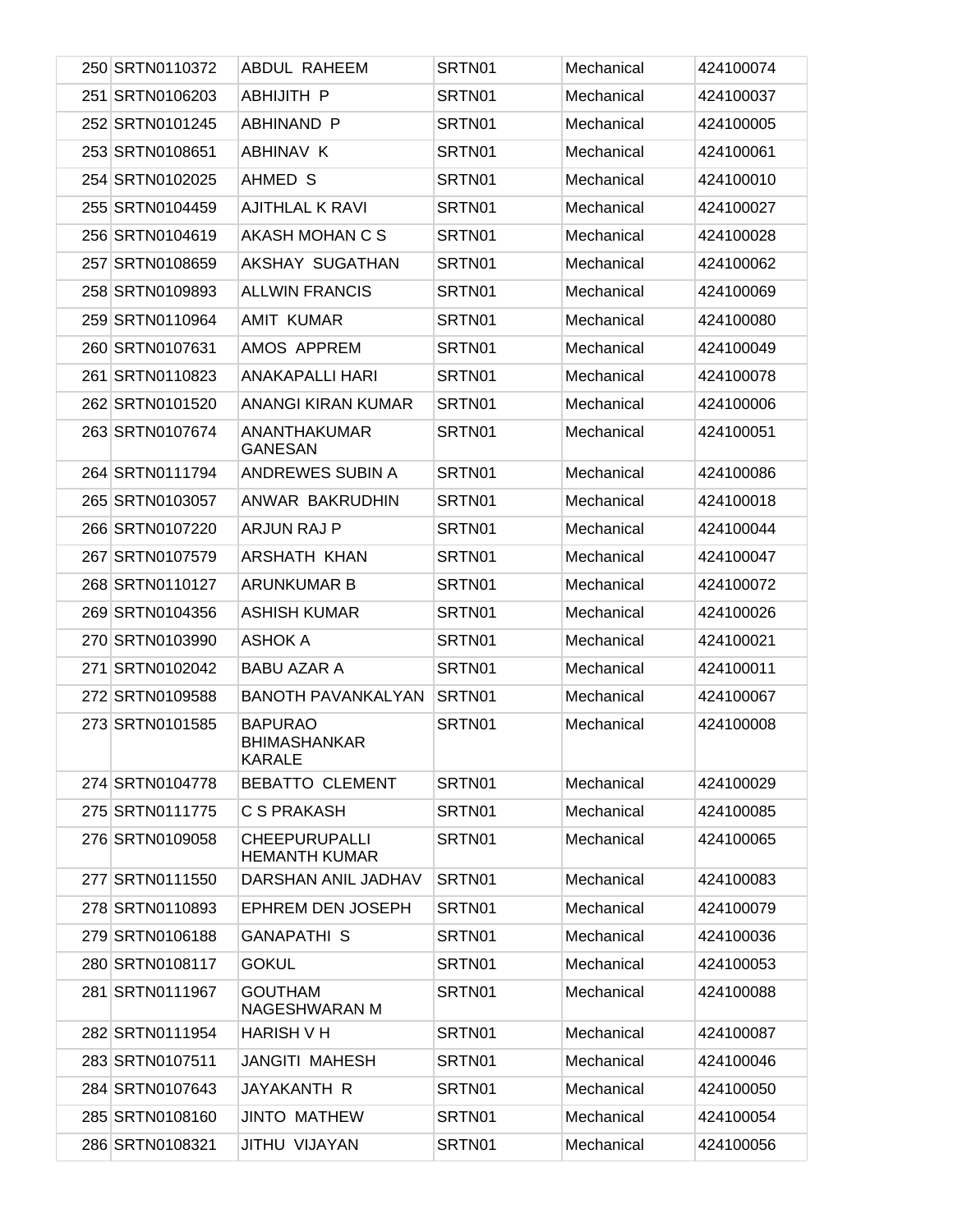| 287 SRTN0106310 | <b>KARTHICK C</b>                           | SRTN01 | Mechanical | 424100039 |
|-----------------|---------------------------------------------|--------|------------|-----------|
| 288 SRTN0108545 | KARTHIK SELVARAJ                            | SRTN01 | Mechanical | 424100060 |
| 289 SRTN0106938 | KAVIYARASU V N                              | SRTN01 | Mechanical | 424100043 |
| 290 SRTN0105040 | KOLLU SWAMYGANESH                           | SRTN01 | Mechanical | 424100031 |
| 291 SRTN0102198 | LAKSHMIKANTHAN A N                          | SRTN01 | Mechanical | 424100012 |
| 292 SRTN0107479 | M.NADESAN                                   | SRTN01 | Mechanical | 424100045 |
| 293 SRTN0108203 | <b>MAGESHKUMAR</b>                          | SRTN01 | Mechanical | 424100055 |
| 294 SRTN0102708 | <b>MAHARAJAN</b><br><b>BALASUBBRAMANIAN</b> | SRTN01 | Mechanical | 424100017 |
| 295 SRTN0104104 | <b>MAJIN B</b>                              | SRTN01 | Mechanical | 424100023 |
| 296 SRTN0112395 | MANOJ D                                     | SRTN01 | Mechanical | 424100090 |
| 297 SRTN0110558 | MANUVATI RAJ<br><b>RAJKIRAN</b>             | SRTN01 | Mechanical | 424100076 |
| 298 SRTN0103164 | MURUGAN C                                   | SRTN01 | Mechanical | 424100020 |
| 299 SRTN0111695 | <b>NAMSHAR CJ</b>                           | SRTN01 | Mechanical | 424100084 |
| 300 SRTN0105165 | <b>NELSON MOURIYA S</b>                     | SRTN01 | Mechanical | 424100032 |
| 301 SRTN0101573 | <b>OBAIDULLAH</b>                           | SRTN01 | Mechanical | 424100007 |
| 302 SRTN0108049 | P KALIMUTHU                                 | SRTN01 | Mechanical | 424100052 |
| 303 SRTN0111454 | PANKAJ KAUSHAL                              | SRTN01 | Mechanical | 424100082 |
| 304 SRTN0104277 | PINTU KUMAR                                 | SRTN01 | Mechanical | 424100025 |
| 305 SRTN0110289 | PRABAKARAN V                                | SRTN01 | Mechanical | 424100073 |
| 306 SRTN0106254 | PRAVEEN R                                   | SRTN01 | Mechanical | 424100038 |
| 307 SRTN0108728 | <b>PRITHIV P</b>                            | SRTN01 | Mechanical | 424100063 |
| 308 SRTN0104023 | R SURANDAR BABU                             | SRTN01 | Mechanical | 424100022 |
| 309 SRTN0101626 | RAJU                                        | SRTN01 | Mechanical | 424100009 |
| 310 SRTN0106165 | REDDI SIVA PRASAD                           | SRTN01 | Mechanical | 424100035 |
| 311 SRTN0106513 | RENOY PAUL                                  | SRTN01 | Mechanical | 424100040 |
| 312 SRTN0102354 | REX K                                       | SRTN01 | Mechanical | 424100013 |
| 313 SRTN0109242 | <b>S.LEONI</b>                              | SRTN01 | Mechanical | 424100066 |
| 314 SRTN0104183 | <b>S.REMIGIUS</b>                           | SRTN01 | Mechanical | 424100024 |
| 315 SRTN0108462 | <b>SAGAR KESHAORAO</b><br>WANI              | SRTN01 | Mechanical | 424100059 |
| 316 SRTN0109932 | SALIH SAIDE N                               | SRTN01 | Mechanical | 424100070 |
| 317 SRTN0107600 | SAMBATH M                                   | SRTN01 | Mechanical | 424100048 |
| 318 SRTN0102390 | SAMINATHAN A                                | SRTN01 | Mechanical | 424100014 |
| 319 SRTN0103161 | SANIN MK                                    | SRTN01 | Mechanical | 424100019 |
| 320 SRTN0112418 | SANTHANAMUTHU ALIAS SRTN01<br>KANNAN        |        | Mechanical | 424100091 |
| 321 SRTN0112281 | SENTHIL KUMAR G                             | SRTN01 | Mechanical | 424100089 |
| 322 SRTN0102391 | SHAJAN C C                                  | SRTN01 | Mechanical | 424100015 |
| 323 SRTN0100376 | SHASHI KUMAR                                | SRTN01 | Mechanical | 424100002 |
| 324 SRTN0101071 | SHIVDHANI YADAV                             | SRTN01 | Mechanical | 424100004 |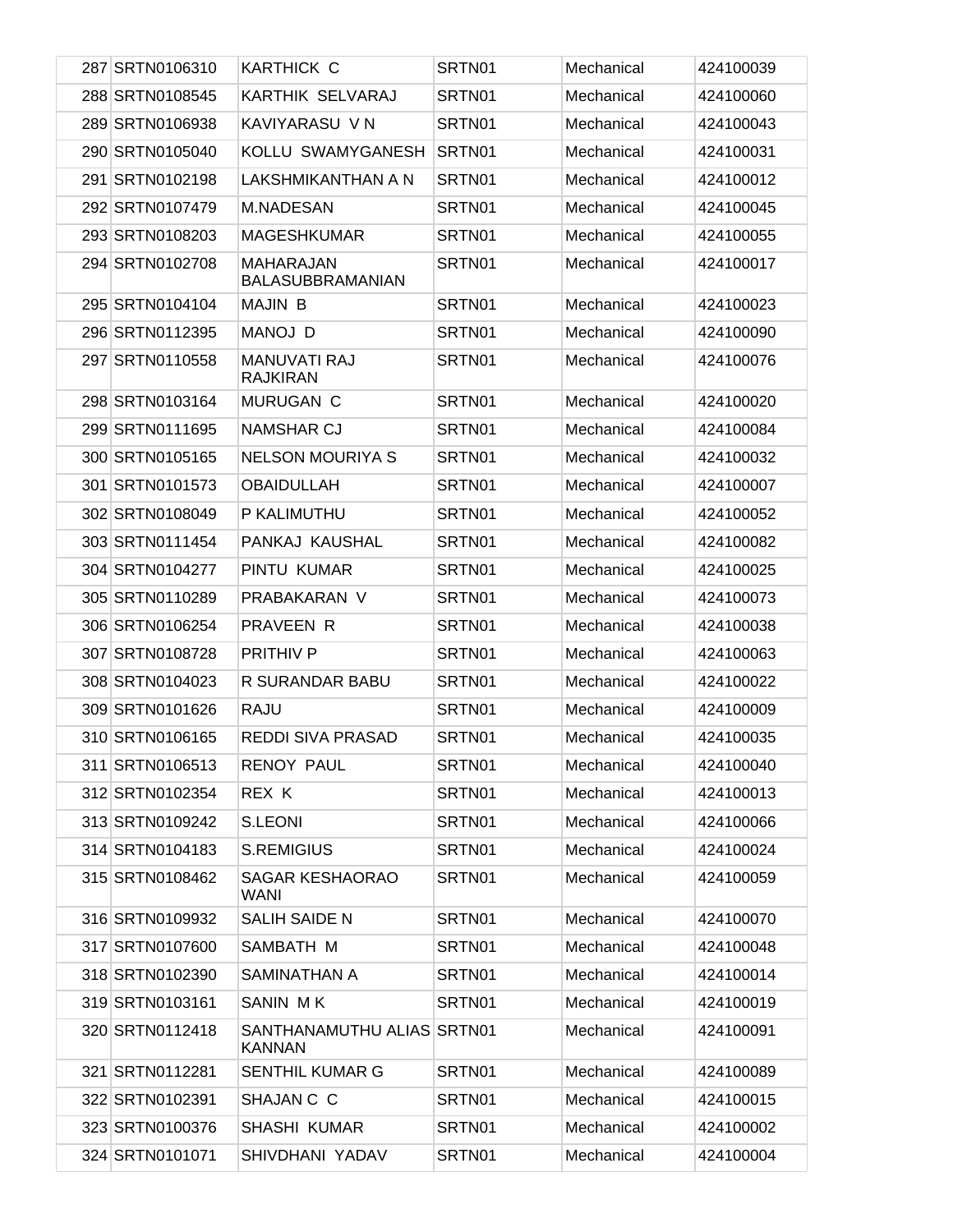| 325 SRTN0102634 | SHUBHAM KESHAORAO<br><b>WANI</b>            | SRTN01 | Mechanical | 424100016 |
|-----------------|---------------------------------------------|--------|------------|-----------|
| 326 SRTN0108839 | <b>SHWETA SHALINI DAS</b>                   | SRTN01 | Mechanical | 424100064 |
| 327 SRTN0111452 | SIHAB B                                     | SRTN01 | Mechanical | 424100081 |
| 328 SRTN0106751 | SOURAV KUMAR                                | SRTN01 | Mechanical | 424100042 |
| 329 SRTN0100812 | SREEJITH VS                                 | SRTN01 | Mechanical | 424100003 |
| 330 SRTN0108449 | <b>SREEKANTH K.S</b>                        | SRTN01 | Mechanical | 424100058 |
| 331 SRTN0105813 | <b>SURAJ SRADHANAND</b><br><b>DHOTE</b>     | SRTN01 | Mechanical | 424100034 |
| 332 SRTN0105327 | <b>SURESH</b>                               | SRTN01 | Mechanical | 424100033 |
| 333 SRTN0110483 | <b>THANWEER AHAMMED K SRTN01</b><br>P       |        | Mechanical | 424100075 |
| 334 SRTN0106677 | THULASIRAMAN V                              | SRTN01 | Mechanical | 424100041 |
| 335 SRTN0110078 | <b>VIJAY SANKAR</b>                         | SRTN01 | Mechanical | 424100071 |
| 336 SRTN0104966 | <b>VIKNESH DON</b>                          | SRTN01 | Mechanical | 424100030 |
| 337 SRTN0110744 | <b>VINITH KUMAR</b>                         | SRTN01 | Mechanical | 424100077 |
| 338 SRTN0100208 | <b>VISHNU MOHAN K</b>                       | SRTN01 | Mechanical | 424100001 |
| 339 SRTN0211241 | <b>AKASH C</b>                              | SRTN02 | Electrical | 424200028 |
| 340 SRTN0201590 | <b>AKASH SHANKAR</b><br><b>RATHOD</b>       | SRTN02 | Electrical | 424200004 |
| 341 SRTN0200831 | AKHIL AP                                    | SRTN02 | Electrical | 424200002 |
| 342 SRTN0202324 | AKHYAJIT MOITRA                             | SRTN02 | Electrical | 424200007 |
| 343 SRTN0206039 | AMRESH KUMAR C                              | SRTN02 | Electrical | 424200019 |
| 344 SRTN0211859 | ASHITHA UNNI                                | SRTN02 | Electrical | 424200030 |
| 345 SRTN0203780 | <b>BHARATHI</b>                             | SRTN02 | Electrical | 424200013 |
| 346 SRTN0206800 | <b>GLADSON GEORGE</b>                       | SRTN02 | Electrical | 424200021 |
| 347 SRTN0203445 | <b>GOKUL KRISHNAN</b><br>VENKATESAN         | SRTN02 | Electrical | 424200012 |
| 348 SRTN0202696 | <b>HARIS ALI M V</b>                        | SRTN02 | Electrical | 424200009 |
| 349 SRTN0203125 | <b>JAMES RAJU</b>                           | SRTN02 | Electrical | 424200011 |
| 350 SRTN0202331 | <b>JANANI R</b>                             | SRTN02 | Electrical | 424200008 |
| 351 SRTN0201972 | <b>JAYA KRISHNAN</b><br><b>PUNNIYAKOTTI</b> | SRTN02 | Electrical | 424200005 |
| 352 SRTN0208168 | JAYAPRAKASH M JP JP                         | SRTN02 | Electrical | 424200023 |
| 353 SRTN0208317 | <b>KARUPPASAMY</b>                          | SRTN02 | Electrical | 424200024 |
| 354 SRTN0203919 | <b>KONER KUMAR</b><br><b>VEMBODIMUTHU</b>   | SRTN02 | Electrical | 424200014 |
| 355 SRTN0210799 | <b>MASABATHULA</b><br>VARAPRASAD            | SRTN02 | Electrical | 424200027 |
| 356 SRTN0204538 | <b>NETHAJI S</b>                            | SRTN02 | Electrical | 424200017 |
| 357 SRTN0200212 | NIDHIN P                                    | SRTN02 | Electrical | 424200001 |
| 358 SRTN0207730 | PRAJITH KP                                  | SRTN02 | Electrical | 424200022 |
| 359 SRTN0206000 | RATNA BOSE DODDA                            | SRTN02 | Electrical | 424200018 |
| 360 SRTN0211801 | ROGAN.K                                     | SRTN02 | Electrical | 424200029 |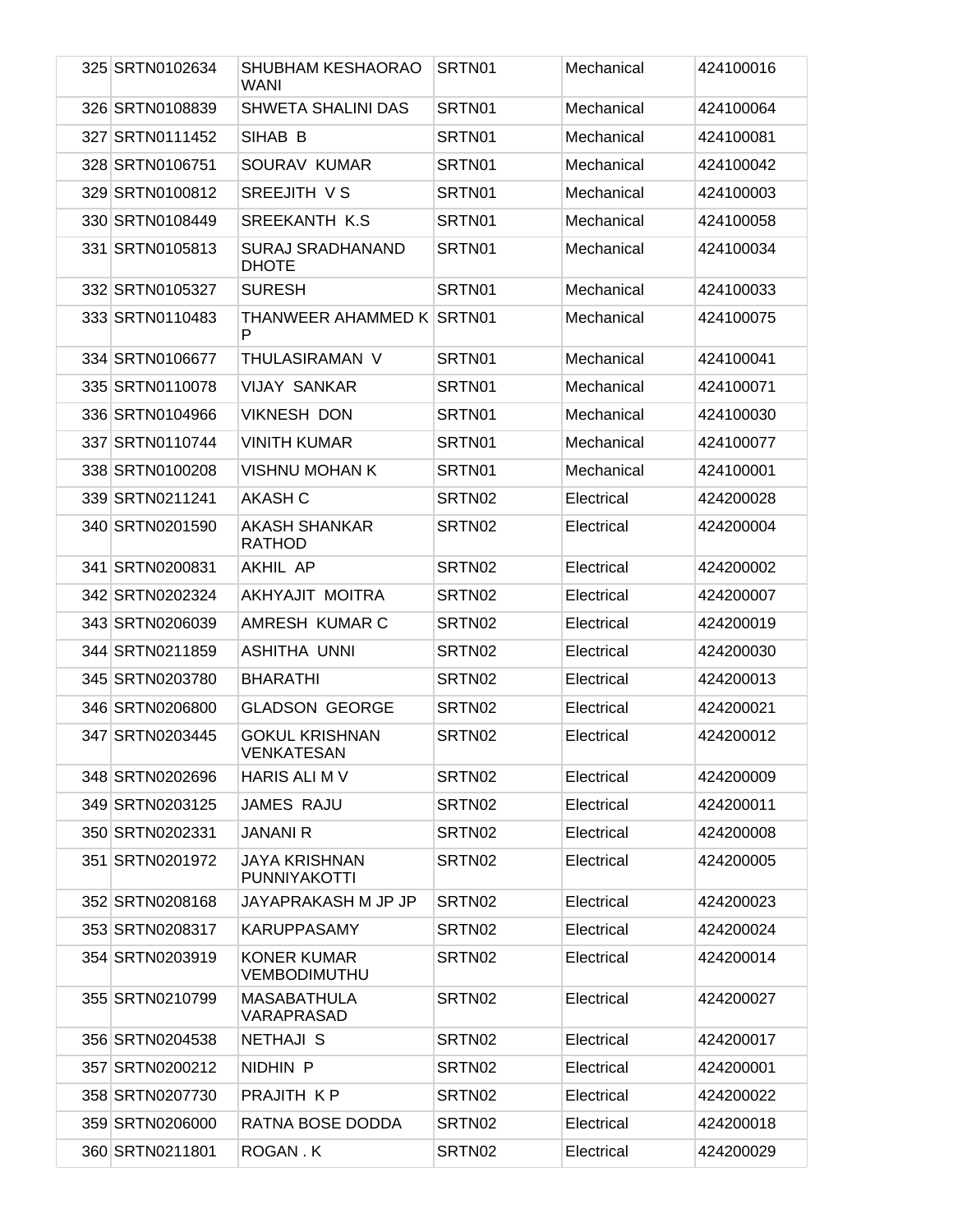| 361 SRTN0203067 | SANKAR.B<br>BALASUBRAMANI.A            | SRTN02 | Electrical                   | 424200010 |
|-----------------|----------------------------------------|--------|------------------------------|-----------|
| 362 SRTN0206561 | <b>SHYJU J</b>                         | SRTN02 | Electrical                   | 424200020 |
| 363 SRTN0212336 | SIVASURYA GOPALRAJ                     | SRTN02 | Electrical                   | 424200032 |
| 364 SRTN0202318 | <b>SOUNDARIYAN</b>                     | SRTN02 | Electrical                   | 424200006 |
| 365 SRTN0201021 | <b>SUGAPRIYA</b><br><b>VIJAYAKUMAR</b> | SRTN02 | Electrical                   | 424200003 |
| 366 SRTN0204281 | <b>SUNNY KUMAR</b>                     | SRTN02 | Electrical                   | 424200015 |
| 367 SRTN0212029 | <b>SURENDRA PRAJAPATI</b>              | SRTN02 | Electrical                   | 424200031 |
| 368 SRTN0212417 | TAMILVANAN<br><b>GOVINDARAJ</b>        | SRTN02 | Electrical                   | 424200033 |
| 369 SRTN0212794 | <b>VAISAKH TU</b>                      | SRTN02 | Electrical                   | 424200034 |
| 370 SRTN0209687 | <b>VANJI NATHAN R</b>                  | SRTN02 | Electrical                   | 424200026 |
| 371 SRTN0204307 | <b>VIJAY V</b>                         | SRTN02 | Electrical                   | 424200016 |
| 372 SRTN0208547 | <b>VISHNU LAL K P</b>                  | SRTN02 | Electrical                   | 424200025 |
| 373 SRTN0303896 | <b>ALBIN THOMAS</b>                    | SRTN03 | Telecom &<br>Instrumentation | 424300006 |
| 374 SRTN0312212 | ALJO JOSE                              | SRTN03 | Telecom &<br>Instrumentation | 424300019 |
| 375 SRTN0304018 | <b>ANAND R</b>                         | SRTN03 | Telecom &<br>Instrumentation | 424300007 |
| 376 SRTN0311871 | <b>ANEESHA</b><br>LAKSHMANAN           | SRTN03 | Telecom &<br>Instrumentation | 424300018 |
| 377 SRTN0306272 | ANILA STEPHAN                          | SRTN03 | Telecom &<br>Instrumentation | 424300011 |
| 378 SRTN0303619 | <b>ANITHAN</b>                         | SRTN03 | Telecom &<br>Instrumentation | 424300005 |
| 379 SRTN0308765 | ARAVIND ARAVIND R                      | SRTN03 | Telecom &<br>Instrumentation | 424300015 |
| 380 SRTN0310993 | <b>ARUNKUMAR</b><br><b>DEVENTHIRAN</b> | SRTN03 | Telecom &<br>Instrumentation | 424300017 |
| 381 SRTN0305252 | <b>INDIAN ER</b>                       | SRTN03 | Telecom &<br>Instrumentation | 424300010 |
| 382 SRTN0304608 | <b>KEERTHI NIVAS K</b>                 | SRTN03 | Telecom &<br>Instrumentation | 424300009 |
| 383 SRTN0308120 | <b>MUHAMMED MUNEER M</b>               | SRTN03 | Telecom &<br>Instrumentation | 424300013 |
| 384 SRTN0303593 | PRADHAP KUMAR M                        | SRTN03 | Telecom &<br>Instrumentation | 424300004 |
| 385 SRTN0307828 | <b>RENJITH</b><br><b>RADHAKRISHNAN</b> | SRTN03 | Telecom &<br>Instrumentation | 424300012 |
| 386 SRTN0301943 | SABAREESH KR                           | SRTN03 | Telecom &<br>Instrumentation | 424300001 |
| 387 SRTN0304476 | SAI SAGAR S                            | SRTN03 | Telecom &<br>Instrumentation | 424300008 |
| 388 SRTN0309194 | SATHISHKUMAR SETTU                     | SRTN03 | Telecom &<br>Instrumentation | 424300016 |
| 389 SRTN0308638 | <b>SUJIN VP</b>                        | SRTN03 | Telecom &<br>Instrumentation | 424300014 |
| 390 SRTN0303039 | <b>SURAJ SUNIL</b><br><b>MOTGHARE</b>  | SRTN03 | Telecom &<br>Instrumentation | 424300002 |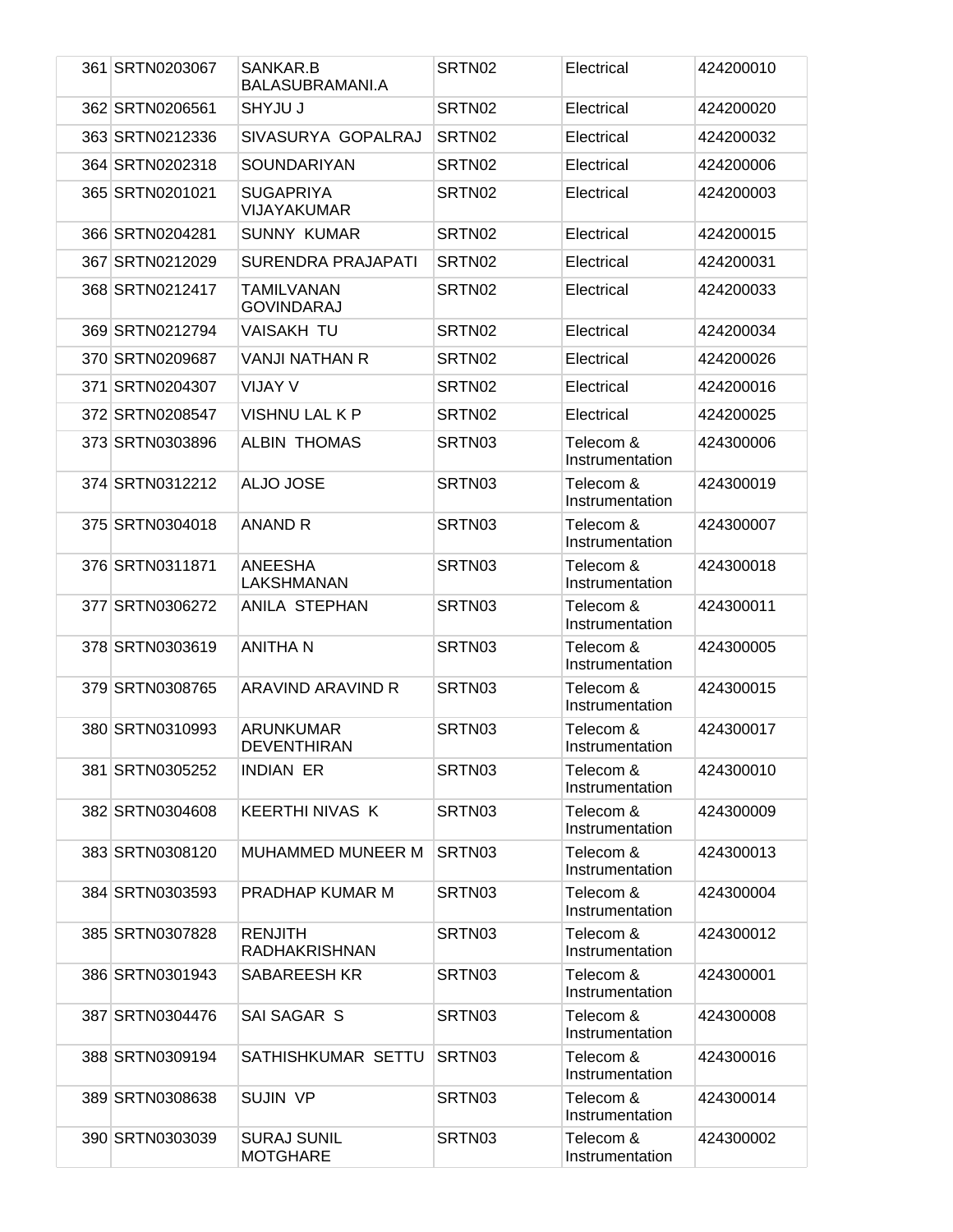| 391 SRTN0303533 | <b>VISHNU PRIYAN</b>                    | SRTN03 | Telecom &<br>Instrumentation | 424300003 |
|-----------------|-----------------------------------------|--------|------------------------------|-----------|
| 392 SRTN0312648 | VISHNU UK                               | SRTN03 | Telecom &<br>Instrumentation | 424300020 |
| 393 SRTN0604132 | ABHIN KARNA A S                         | SRTN06 | Assistant-Human<br>Resource  | 424600017 |
| 394 SRTN0606383 | <b>ABIRAMI S</b>                        | SRTN06 | Assistant-Human<br>Resource  | 424600021 |
| 395 SRTN0610647 | AKHIL RAJ                               | SRTN06 | Assistant-Human<br>Resource  | 424600037 |
| 396 SRTN0600103 | <b>ALAVILLI AKSHAY</b><br><b>KUMAR</b>  | SRTN06 | Assistant-Human<br>Resource  | 424600001 |
| 397 SRTN0603928 | ALOORI KRANTHI<br><b>KUMAR</b>          | SRTN06 | Assistant-Human<br>Resource  | 424600014 |
| 398 SRTN0612014 | ALVINOSHA M S                           | SRTN06 | Assistant-Human<br>Resource  | 424600043 |
| 399 SRTN0601135 | AMALA XAVIER T                          | SRTN06 | Assistant-Human<br>Resource  | 424600002 |
| 400 SRTN0608439 | AMRUTHA D                               | SRTN06 | Assistant-Human<br>Resource  | 424600026 |
| 401 SRTN0603805 | ANOOP T                                 | SRTN06 | Assistant-Human<br>Resource  | 424600012 |
| 402 SRTN0610202 | ANUSHA P B                              | SRTN06 | Assistant-Human<br>Resource  | 424600035 |
| 403 SRTN0603876 | ASHISH RAJENDRA<br><b>URADE</b>         | SRTN06 | Assistant-Human<br>Resource  | 424600013 |
| 404 SRTN0612568 | DAKE DILIP                              | SRTN06 | Assistant-Human<br>Resource  | 424600044 |
| 405 SRTN0606554 | <b>DEEPTHIP</b>                         | SRTN06 | Assistant-Human<br>Resource  | 424600022 |
| 406 SRTN0609825 | DEVIKA B M                              | SRTN06 | Assistant-Human<br>Resource  | 424600033 |
| 407 SRTN0604113 | DIVYA S                                 | SRTN06 | Assistant-Human<br>Resource  | 424600016 |
| 408 SRTN0602462 | <b>GOKILA R</b>                         | SRTN06 | Assistant-Human<br>Resource  | 424600007 |
| 409 SRTN0608925 | <b>GONTHINA RAMA</b><br><b>KRISHNA</b>  | SRTN06 | Assistant-Human<br>Resource  | 424600031 |
| 410 SRTN0607849 | <b>HARI HARA SUTHAN</b>                 | SRTN06 | Assistant-Human<br>Resource  | 424600025 |
| 411 SRTN0608896 | <b>HARI KRISHNA</b><br><b>DADDOLU</b>   | SRTN06 | Assistant-Human<br>Resource  | 424600030 |
| 412 SRTN0602071 | ILA MADHU                               | SRTN06 | Assistant-Human<br>Resource  | 424600005 |
| 413 SRTN0611435 | <b>JAICHITHRA</b><br><b>SHANMUGAM S</b> | SRTN06 | Assistant-Human<br>Resource  | 424600041 |
| 414 SRTN0603546 | KAMALAKANNAN V                          | SRTN06 | Assistant-Human<br>Resource  | 424600011 |
| 415 SRTN0604996 | KARTHIKEYAN V                           | SRTN06 | Assistant-Human<br>Resource  | 424600020 |
| 416 SRTN0606738 | <b>KAVIRAJ K</b>                        | SRTN06 | Assistant-Human<br>Resource  | 424600023 |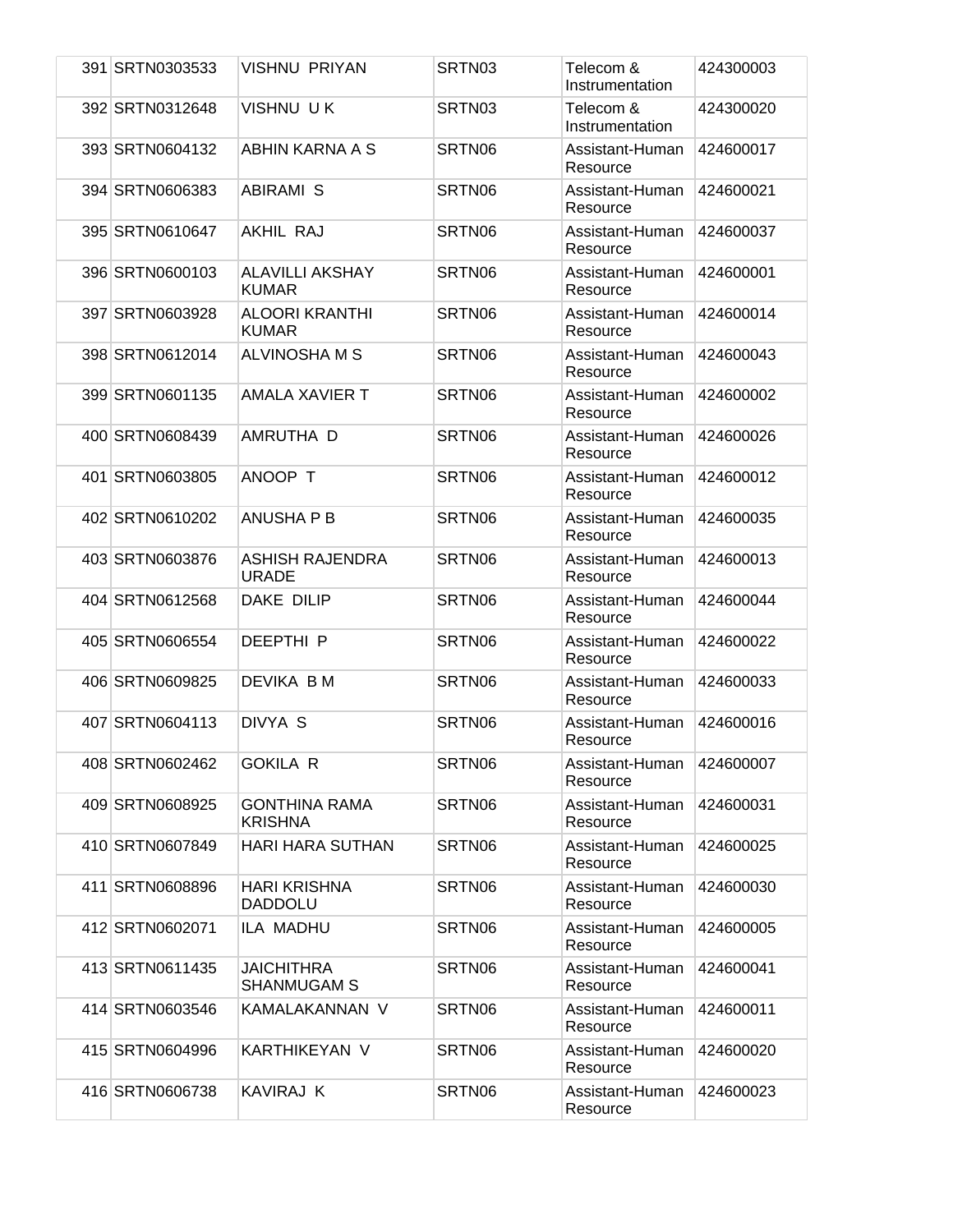| 417 SRTN0606921 | <b>MAHMADMOOSA</b><br><b>MAHMADSALEEM</b><br><b>KARAJAGI</b> | SRTN06 | Assistant-Human<br>Resource | 424600024 |
|-----------------|--------------------------------------------------------------|--------|-----------------------------|-----------|
| 418 SRTN0602167 | <b>MEGANATHAN M</b>                                          | SRTN06 | Assistant-Human<br>Resource | 424600006 |
| 419 SRTN0603952 | <b>MOOD GANESH</b>                                           | SRTN06 | Assistant-Human<br>Resource | 424600015 |
| 420 SRTN0604157 | <b>MUTTA SRIRAM</b><br><b>SANTOSH</b>                        | SRTN06 | Assistant-Human<br>Resource | 424600018 |
| 421 SRTN0604539 | NITHYA C S                                                   | SRTN06 | Assistant-Human<br>Resource | 424600019 |
| 422 SRTN0601441 | PARTHIBAN M                                                  | SRTN06 | Assistant-Human<br>Resource | 424600003 |
| 423 SRTN0608503 | <b>PAVANKUMAR</b><br><b>GOVINDULA</b>                        | SRTN06 | Assistant-Human<br>Resource | 424600027 |
| 424 SRTN0609879 | PAVITHRA.S<br>PAVITHRA.S PAVITHRA.S                          | SRTN06 | Assistant-Human<br>Resource | 424600034 |
| 425 SRTN0603244 | PRITHIPARAJAN P                                              | SRTN06 | Assistant-Human<br>Resource | 424600010 |
| 426 SRTN0608744 | <b>PRODDUTUR</b><br><b>HASEEMUN</b>                          | SRTN06 | Assistant-Human<br>Resource | 424600028 |
| 427 SRTN0610866 | RADHIKA G KAMATH                                             | SRTN06 | Assistant-Human<br>Resource | 424600038 |
| 428 SRTN0611525 | RAGHUVEER REDDY                                              | SRTN06 | Assistant-Human<br>Resource | 424600042 |
| 429 SRTN0608813 | RAHUL KUMAR                                                  | SRTN06 | Assistant-Human<br>Resource | 424600029 |
| 430 SRTN0611143 | RAMA LAKSHMI.V                                               | SRTN06 | Assistant-Human<br>Resource | 424600039 |
| 431 SRTN0601575 | RAMAGIRI SAIPRATHAP                                          | SRTN06 | Assistant-Human<br>Resource | 424600004 |
| 432 SRTN0609622 | <b>RAVIKUMAR T</b>                                           | SRTN06 | Assistant-Human<br>Resource | 424600032 |
| 433 SRTN0602566 | <b>RESHMAPR</b>                                              | SRTN06 | Assistant-Human<br>Resource | 424600008 |
| 434 SRTN0611426 | SATYENDRA SINGH                                              | SRTN06 | Assistant-Human<br>Resource | 424600040 |
| 435 SRTN0610583 | <b>SHALINI R</b>                                             | SRTN06 | Assistant-Human<br>Resource | 424600036 |
| 436 SRTN0602795 | SYED IMRAN M N                                               | SRTN06 | Assistant-Human<br>Resource | 424600009 |
| 437 SRTN0709610 | AISHWARYA IYENGAR M<br>P                                     | SRTN07 | Accountant                  | 424700040 |
| 438 SRTN0710907 | AKHIL AJ                                                     | SRTN07 | Accountant                  | 424700044 |
| 439 SRTN0708709 | AKHIL REJI                                                   | SRTN07 | Accountant                  | 424700039 |
| 440 SRTN0712541 | AKSHAY C                                                     | SRTN07 | Accountant                  | 424700047 |
| 441 SRTN0708478 | AMRITHA KS                                                   | SRTN07 | Accountant                  | 424700038 |
| 442 SRTN0703688 | ANANDHU V S                                                  | SRTN07 | Accountant                  | 424700014 |
| 443 SRTN0710819 | ANANTHAKRISHNAN N                                            | SRTN07 | Accountant                  | 424700043 |
| 444 SRTN0707584 | ANSHAD A                                                     | SRTN07 | Accountant                  | 424700037 |
| 445 SRTN0704089 | <b>ARAVIND S</b>                                             | SRTN07 | Accountant                  | 424700018 |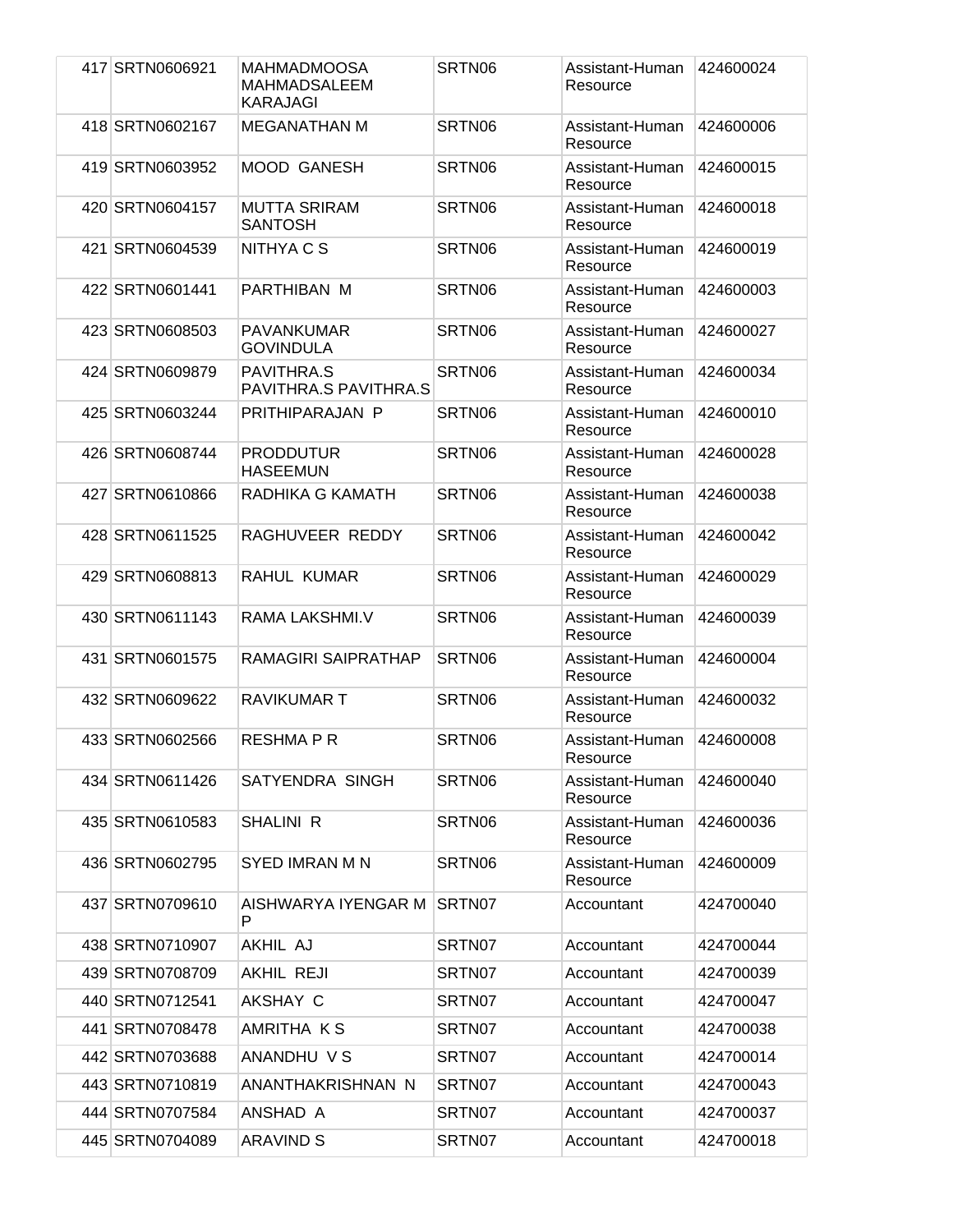| 446 SRTN0706338 | <b>ATHIRA T S</b>                             | SRTN07 | Accountant | 424700027 |
|-----------------|-----------------------------------------------|--------|------------|-----------|
| 447 SRTN0706842 | AVINASH MOHANAN                               | SRTN07 | Accountant | 424700029 |
| 448 SRTN0705612 | BALACHANDRA BALA<br><b>BALACHANDRA</b>        | SRTN07 | Accountant | 424700021 |
| 449 SRTN0701608 | <b>BANAVATHU</b><br><b>VENKATARAMANA NAIK</b> | SRTN07 | Accountant | 424700004 |
| 450 SRTN0707025 | <b>BINU THAMBY</b>                            | SRTN07 | Accountant | 424700030 |
| 451 SRTN0712598 | <b>BODDOLLA VINEETH</b><br><b>GOUD</b>        | SRTN07 | Accountant | 424700048 |
| 452 SRTN0706281 | CHANDINI C                                    | SRTN07 | Accountant | 424700025 |
| 453 SRTN0703513 | DURGADEVI V                                   | SRTN07 | Accountant | 424700013 |
| 454 SRTN0707045 | <b>GOKUL GOPI</b>                             | SRTN07 | Accountant | 424700031 |
| 455 SRTN0710967 | <b>GOPIKA S S</b>                             | SRTN07 | Accountant | 424700045 |
| 456 SRTN0707437 | <b>HARIKRISHNA S</b>                          | SRTN07 | Accountant | 424700034 |
| 457 SRTN0706304 | <b>JAYA PRIYA</b><br><b>RAJENDIRAN</b>        | SRTN07 | Accountant | 424700026 |
| 458 SRTN0703180 | <b>JINO ANTONEY</b>                           | SRTN07 | Accountant | 424700010 |
| 459 SRTN0702766 | <b>LEKSHMI H</b>                              | SRTN07 | Accountant | 424700008 |
| 460 SRTN0703406 | LOKESH ARUMUGAM                               | SRTN07 | Accountant | 424700012 |
| 461 SRTN0706477 | <b>MLOKESH</b>                                | SRTN07 | Accountant | 424700028 |
| 462 SRTN0700089 | <b>MAHESH KALLAPPA</b><br><b>UNKI</b>         | SRTN07 | Accountant | 424700001 |
| 463 SRTN0709864 | <b>MD VASEEMAKRAM</b>                         | SRTN07 | Accountant | 424700042 |
| 464 SRTN0707481 | NITHIN ANGELOUS                               | SRTN07 | Accountant | 424700036 |
| 465 SRTN0707185 | <b>NOEL PRINCE</b>                            | SRTN07 | Accountant | 424700033 |
| 466 SRTN0703690 | PAPARAO BODAPATI                              | SRTN07 | Accountant | 424700015 |
| 467 SRTN0705543 | RAHUL GB                                      | SRTN07 | Accountant | 424700019 |
| 468 SRTN0705932 | RAJIL PV                                      | SRTN07 | Accountant | 424700024 |
| 469 SRTN0702774 | RESHMA P R                                    | SRTN07 | Accountant | 424700009 |
| 470 SRTN0703846 | REVATHY SATHYAN                               | SRTN07 | Accountant | 424700016 |
| 471 SRTN0700997 | S SHANKAR                                     | SRTN07 | Accountant | 424700002 |
| 472 SRTN0705545 | SAJIL PV                                      | SRTN07 | Accountant | 424700020 |
| 473 SRTN0701190 | SANTHOSH RAO<br><b>KOPALLI</b>                | SRTN07 | Accountant | 424700003 |
| 474 SRTN0707448 | SARUK PALANIYANDI                             | SRTN07 | Accountant | 424700035 |
| 475 SRTN0705882 | SHOBANA NAGARAJAN                             | SRTN07 | Accountant | 424700023 |
| 476 SRTN0707091 | SIDDARUDH MALLINATH<br><b>BIRADAR</b>         | SRTN07 | Accountant | 424700032 |
| 477 SRTN0711553 | <b>SOBIN BABU</b>                             | SRTN07 | Accountant | 424700046 |
| 478 SRTN0702422 | <b>SREE LEKSHMI J S</b>                       | SRTN07 | Accountant | 424700007 |
| 479 SRTN0701918 | SREEMOL LS                                    | SRTN07 | Accountant | 424700005 |
| 480 SRTN0703300 | SUDHEESH KS                                   | SRTN07 | Accountant | 424700011 |
| 481 SRTN0705762 | SURABATTULA KIRAN<br><b>KUMAR</b>             | SRTN07 | Accountant | 424700022 |